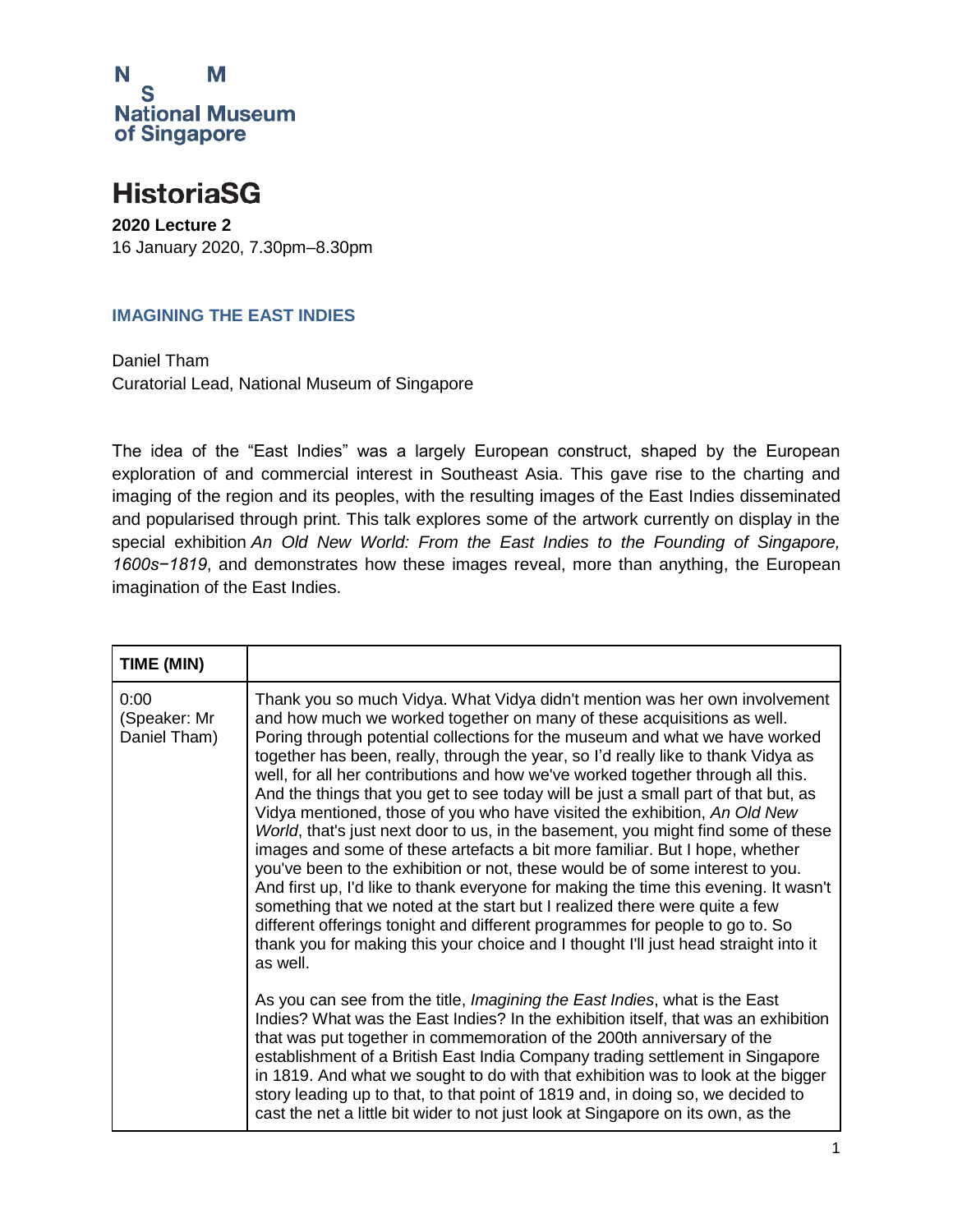|                                      | island state that we are so familiar with and as we know today, but really to<br>consider its position in that larger region. And what do you call that larger<br>region? It went by very many names but one name that seems to recur is this<br>idea of the "East Indies" and today I'll bring you through the construction of the<br>East Indies. That's something that was never quite solidified, in a way, but it<br>was very much shaped by commercial interests and by certain European<br>imaginations of the exotic, of the Far East. So a lot of the things that we will see<br>today have to do with that imagination and hence the title that we have. So I'm<br>gonna take us through a few things. I'm going to start by looking at the mapping<br>of the East Indies, the way in which the region was mapped and how that<br>reflects, like I mentioned to you, some of the commercial and political interests<br>of the people producing these maps; how revealing that is and maps, not just<br>as geographical documents on their own, but as texts that you can read, as<br>visual texts that are rich with symbols and things for us to decode. So we'll start<br>with maps. We will then proceed to look at travel literature and, in particular,<br>illustrated travel literature and how that played a big part in this imagining of the<br>East Indies. We will go on to look at this idea of the picturesque; the kind of<br>artistic vocabulary, language and idiom that framed the way people consumed<br>and produced artwork around the East Indies and how the East Indies was then<br>framed within that, yes? Oh, okay. How that was no worries, I'll just wave<br>back to you anyway. Hello. How the East Indies was framed within that pictorial<br>language. And, lastly, I will extend that discussion to Singapore and how some<br>early representations of Singapore also carried on that legacy but changed<br>things in a slightly different way. |
|--------------------------------------|-------------------------------------------------------------------------------------------------------------------------------------------------------------------------------------------------------------------------------------------------------------------------------------------------------------------------------------------------------------------------------------------------------------------------------------------------------------------------------------------------------------------------------------------------------------------------------------------------------------------------------------------------------------------------------------------------------------------------------------------------------------------------------------------------------------------------------------------------------------------------------------------------------------------------------------------------------------------------------------------------------------------------------------------------------------------------------------------------------------------------------------------------------------------------------------------------------------------------------------------------------------------------------------------------------------------------------------------------------------------------------------------------------------------------------------------------------------------------------------------------------------------------------------------------------------------------------------------------------------------------------------------------------------------------------------------------------------------------------------------------------------------------------------------------------------------------------------------------------------------------------------------------------------------------------------------------------------------------------------------|
| 5:02<br>(Speaker: Mr<br>Daniel Tham) | So let's start off with the mapping of the East Indies. You have here, one of the<br>very early attempts at mapping the region. It's by Abraham Ortelius, who was a<br>Flemish cartographer and, as you can see from the cartouche over here, this is<br>a map of East India, so to speak, and for this map, it's significant because it's<br>one of the earliest framings of the East Indies as featured in Ortelius' Atlas, his<br>"theatre of the world" and you can see how the East Indies, so to speak, fits<br>within that. It's a highly decorative map, as was quite typical of the day. You<br>have pictures of sea monsters, for example, over here. And lots of people have<br>different ideas on why the sea monsters were there. Were they just purely<br>decorative?                                                                                                                                                                                                                                                                                                                                                                                                                                                                                                                                                                                                                                                                                                                                                                                                                                                                                                                                                                                                                                                                                                                                                                                                       |
| 6:09<br>(Speaker: Mr<br>Daniel Tham) | Did they signal a kind of mystery? Are these areas that the map maker has no<br>clue about what resides there and therefore you plonk a sea monster there?<br>Perhaps a combination of these things, but sea monsters seem to feature a lot<br>and I think it tells us about how these were really, apart from geographic and<br>cartographic materials, they were viewed as works of art as well and they were<br>decorative.                                                                                                                                                                                                                                                                                                                                                                                                                                                                                                                                                                                                                                                                                                                                                                                                                                                                                                                                                                                                                                                                                                                                                                                                                                                                                                                                                                                                                                                                                                                                                            |
| 6:48<br>(Speaker: Mr<br>Daniel Tham) | And as we move on to, well, that map, I should mention as well, it was first<br>published in 1570 and it was reprinted over quite a few editions. It makes it very<br>hard to date many of these maps, but it was printed over a significant period<br>from 1570 to about 1612 and usually map makers tried to make amendments<br>and all. Ortelius just published this as it was over that time period. But if we<br>move closer to the turn of the 17th century, we have two maps that are<br>currently on display at the exhibition and they tell us something as well about                                                                                                                                                                                                                                                                                                                                                                                                                                                                                                                                                                                                                                                                                                                                                                                                                                                                                                                                                                                                                                                                                                                                                                                                                                                                                                                                                                                                           |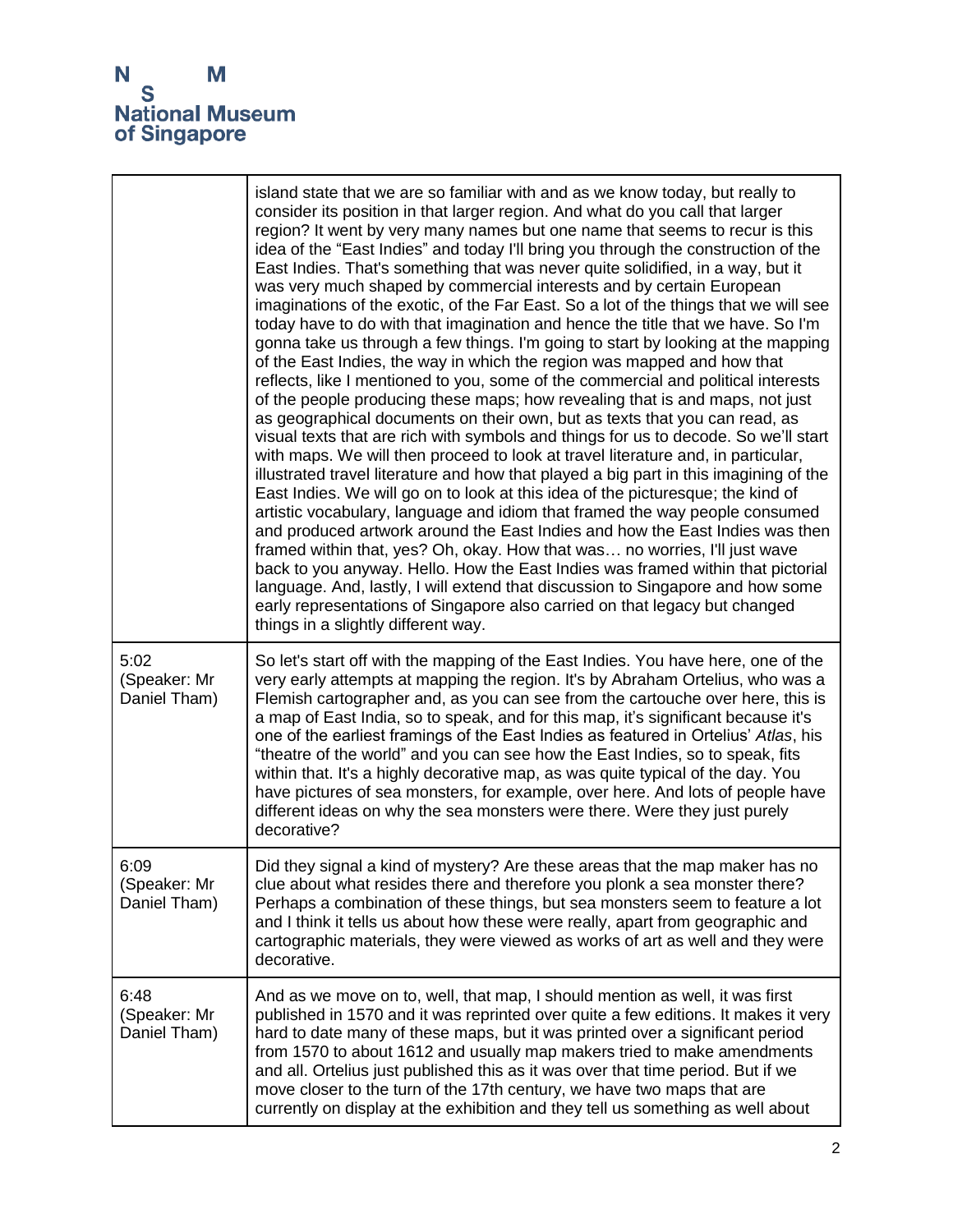|                                       | this framing of the East Indies. The map that you see on the left was by<br>Linschoten and Linschoten was a Dutchman who was under the employment of<br>the Archbishop of Goa and Goa, at that time, was of course under Portuguese<br>rule and the Portuguese were really the ones who had that deep knowledge of<br>navigation of the region. So they were in Goa. They were there since 1510 and<br>soon after, also stamping their position in Malacca, closer to our shores. And<br>this map that you see really shows it's really that first map to extensively use<br>Portuguese sources and Linschoten had access to sailing records, he had<br>access to first-hand information. He didn't use his own, but he had access to<br>that and, as a result, he was able to publish this map which was actually<br>packaged together with his book called the Itinerario, a kind of itinerary of his<br>travels to this part of the world. And one part of the itinerary was actually<br>published slightly earlier in 1595, and was used by the first Dutch voyage to the<br>East Indies. And so, what you see here, then, is a map that not only served as<br>a decorative piece you still have sea monsters, just to mention but it was a<br>map that actually had a real impact, in this case, on opening up Asia to the<br>Dutch. And actually, you have this published in 1596. Soon after that, in 1598,<br>you have an English edition being published and that opens the book, his<br>sailing directions and the map to an English-speaking audience as well and it's<br>hard not to see the connection to a few years later in 1600 and 1602 with the<br>establishment of both the English and the Dutch East India Companies, set up<br>primarily to take advantage of the spice trade here. So there you have,<br>Linschoten's map, on the left. It still is a work in progress. I'm not sure if you can<br>recognise much of Asia here, but this was a time when it still wasn't the<br>convention to have north facing north, so you could orientate your map however<br>you wanted just for whatever looked best to you. |
|---------------------------------------|--------------------------------------------------------------------------------------------------------------------------------------------------------------------------------------------------------------------------------------------------------------------------------------------------------------------------------------------------------------------------------------------------------------------------------------------------------------------------------------------------------------------------------------------------------------------------------------------------------------------------------------------------------------------------------------------------------------------------------------------------------------------------------------------------------------------------------------------------------------------------------------------------------------------------------------------------------------------------------------------------------------------------------------------------------------------------------------------------------------------------------------------------------------------------------------------------------------------------------------------------------------------------------------------------------------------------------------------------------------------------------------------------------------------------------------------------------------------------------------------------------------------------------------------------------------------------------------------------------------------------------------------------------------------------------------------------------------------------------------------------------------------------------------------------------------------------------------------------------------------------------------------------------------------------------------------------------------------------------------------------------------------------------------------------------------------------------------------------------------------------------------------|
| 10:48<br>(Speaker: Mr<br>Daniel Tham) | But if you can see here, you have China on the left, which leads to the Malay<br>Peninsula. Singapore, of course, being identified there. I'm not sure if I can<br>zoom in any further, but Singapore is listed there, right at the tip of the Malay<br>Peninsula. I remember bringing some visitors through the exhibition and one of<br>my guests was Korean and she asked, "Oh, where is Korea in all of this?" And<br>actually, it is there. I pointed it out to her. Korea is strangely depicted as a round<br>island. And we noticed there were some words and did a closer look "Island<br>of Thieves" oh okay, let's move on and not talk too much. But you see how<br>maps like these you expect them to be objective, scientific documents, but<br>they are filled with all sorts of biases, places where you didn't know very much<br>about or if you didn't really like the people you call them thieves, pirates,<br>however and who is a pirate? I think that's a debate worth having over many<br>groups of people. Japan, as well, in a very strangely shrimp-shaped coastline<br>as you see over here What happened from that first Dutch voyage was<br>actually the production of the map that you see on the right. That's a map that<br>was that came out of one of the crew members of that first Dutch voyage to<br>the East Indies and that's an interesting map as well because that crew<br>member, Willem Lodewijcksz, he published a book about his travels and he<br>intended to have this map included in that book. But if you find a good copy of<br>that book today, the first edition, you would notice that there is a missing page<br>and that missing page is actually of this map. This map was taken out of that<br>book. And what happened was the Dutch merchants found out about his plans<br>to publish it and quickly forbade him from doing so. So you see how maps,                                                                                                                                                                                                                           |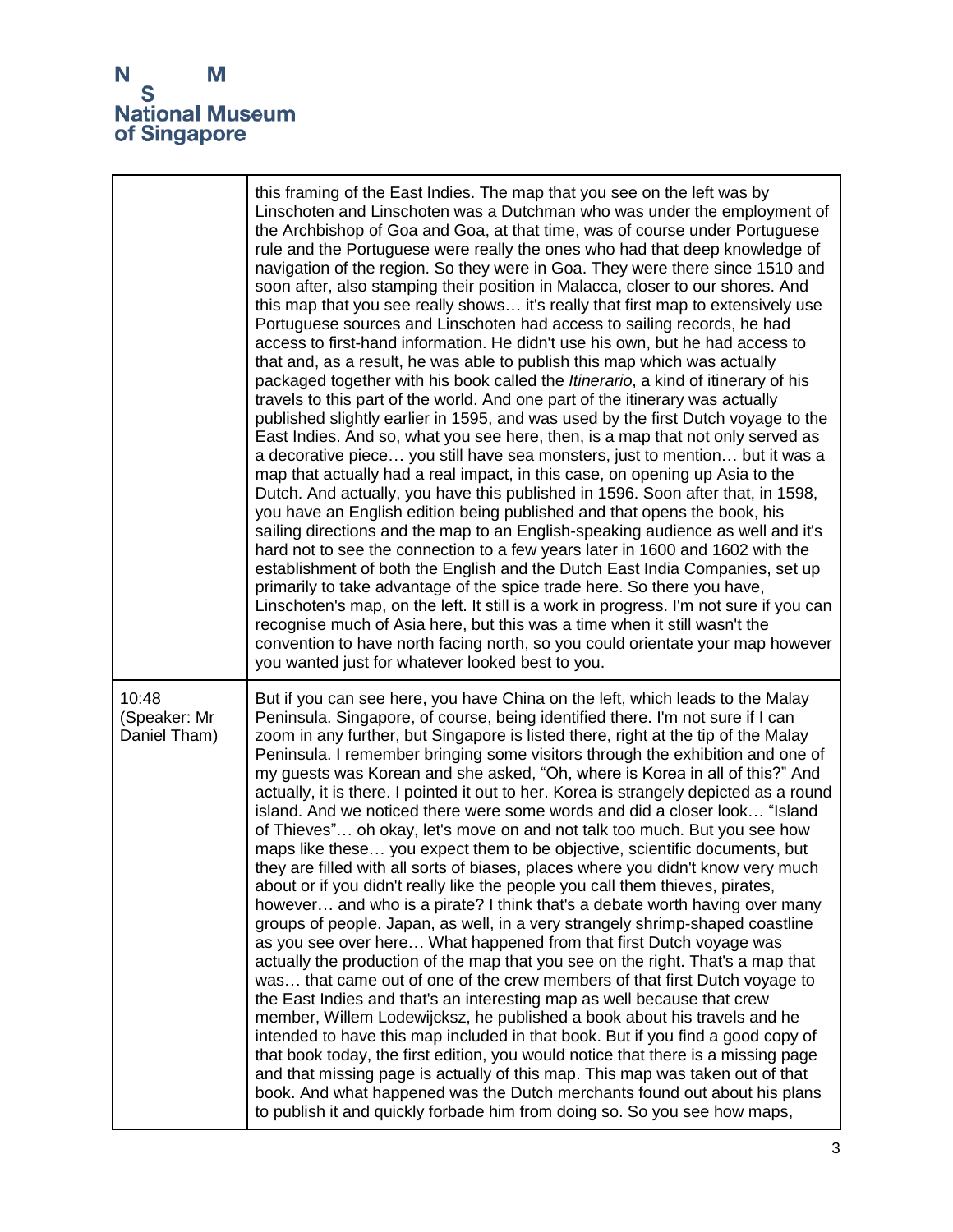|                                       | then, were highly sought-after things, you know? To have a map in your hands<br>really means the ability to not only know how a place looked but perhaps<br>actually to reach it and to get to that place. So that's an interesting story on its<br>own, but one of the main reasons why we have that in the exhibition and why I<br>want to show that to you today is how I think this map that you see on the right,<br>published eventually nothing stays forbidden for long it was taken by a<br>German publisher, Theodore de Bry and he managed to get his hands on one<br>of the few original maps that were printed out and he produced his own, which<br>you see over here on the right. One reason why I really wanted to show this is<br>that this, I believe, is the first really large-scale, zoomed-in framing of the East<br>Indies. You have the Malay Peninsula on let me find my laser pointer<br>Again, the Malay Peninsula on the top, with Sumatra and Java over here.                                                                                                                                                                                                                                                                                                                                                            |
|---------------------------------------|--------------------------------------------------------------------------------------------------------------------------------------------------------------------------------------------------------------------------------------------------------------------------------------------------------------------------------------------------------------------------------------------------------------------------------------------------------------------------------------------------------------------------------------------------------------------------------------------------------------------------------------------------------------------------------------------------------------------------------------------------------------------------------------------------------------------------------------------------------------------------------------------------------------------------------------------------------------------------------------------------------------------------------------------------------------------------------------------------------------------------------------------------------------------------------------------------------------------------------------------------------------------------------------------------------------------------------------------------------|
| 14:53<br>(Speaker: Mr<br>Daniel Tham) | And so that gives us a sense, again, of not just what constitutes the East Indies<br>but why such a region was so important. This was the location. This was the<br>gateway to what was known as the Spice Islands and if you are, again,<br>following the story about the Portuguese presence at that time, the Portuguese<br>had already established their presence along the Straits of Malacca which you<br>see here and the Straits of Singapore, which was really quite a thoroughfare.<br>But the first Dutch voyage they took their cue from Linschoten who<br>suggested, "Hey, why don't you sail through this passageway instead? The<br>Sunda Straits?" And hence, you have actually the ships - the Dutch ships -<br>being depicted here, as you see, passing through not the Straits of Malacca or<br>the Straits of Singapore but rather, the Straits of Sunda, which is the narrow<br>passageway in between Sumatra and Java and a bit more treacherous but if<br>you can avoid the Portuguese, that makes sense and, as history would have it,<br>soon after the Dutch would establish their administrative capital of the East<br>Indies in Jakarta - well, what is Jakarta today, or what they called Batavia back<br>then in 1619, just over 400 years ago. And that's located, just about $-$ at $-$ the<br>Sunda Straits as well. |
| 16:40<br>(Speaker: Mr<br>Daniel Tham) | I mentioned the establishment of the East India companies and with the<br>companies being established in the 17th century, you see maps being<br>produced for the companies. And, in fact, if you're tracing the kinds of maps that<br>were produced, you'll see an increasing standardisation of the framing of the<br>East Indies of Asia. And here you see two very similar maps by two rival map<br>makers - Blaeu which you see on the left, Blaeu was actually the official<br>hydrographer of the East India Company. And Hondius, who you see on the<br>right both produced in the 1630s. And quite fun, again, if you were to zoom in<br>and have a look at the cartouches, Blaeu's map is dedicated, actually, to<br>Laurens Real who was the Governor-General of the Dutch East Indies at that<br>time, whereas Hondius' map is dedicated to a certain wealthy merchant<br>instead. He didn't quite have that connection to the Companies. But I guess my<br>point here is how you have an increasingly standardised view of the East Indies<br>and, of course, it changes. Just now you had a much more in-depth one. Now<br>you zoom out and it's never really clear, exactly, what the East Indies was.                                                                                                                                  |
| 18:16<br>(Speaker: Mr<br>Daniel Tham) | Speaking of zooming in, this was definitely one important part of the East<br>Indies. This is a map of the Moluccas or what is Maluku today. And if you<br>always hear the term "Spice Islands", these are $-$ and were $-$ the Spice Islands                                                                                                                                                                                                                                                                                                                                                                                                                                                                                                                                                                                                                                                                                                                                                                                                                                                                                                                                                                                                                                                                                                          |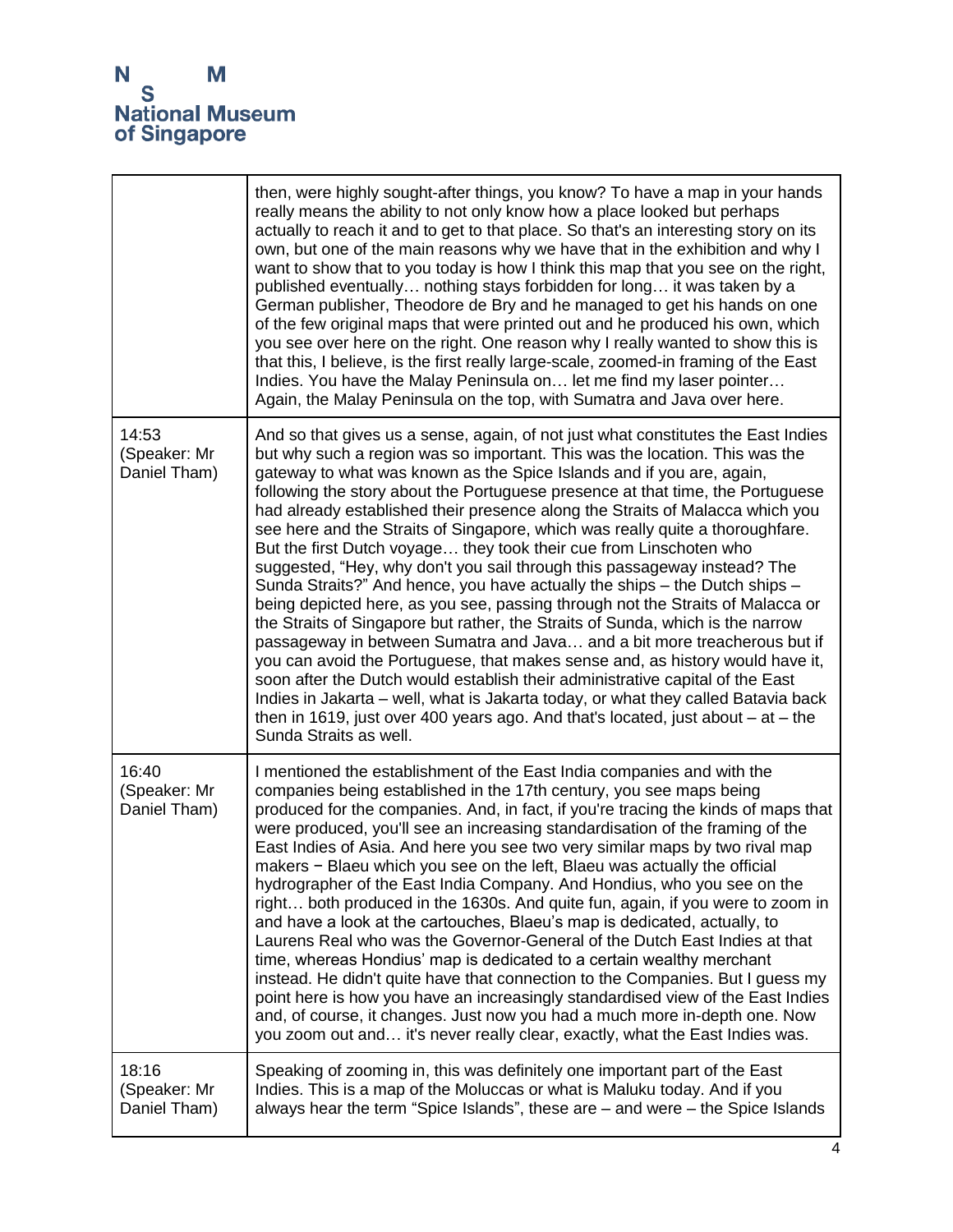|                                       | that we were talking about. And for the English and the Dutch, and especially<br>the Dutch, there was that desire to reach the source. Spices like nutmeg and<br>clove or so were already available in the international market. You could get<br>them from Venice or you could get them from the Middle East, but at extremely<br>high prices. These were spices that were worth their weight in gold. But here, if<br>you were able to reach the source then you were, you know, you could reap the<br>benefits of that trade. So here you have Blaeu's map of the Moluccas. Blaeu<br>actually managed to buy over Hondius' map. So again, all sorts of things taking<br>place, acquisitions                                                                                                                                                                                                                                                                                                                                                                                                                    |
|---------------------------------------|-------------------------------------------------------------------------------------------------------------------------------------------------------------------------------------------------------------------------------------------------------------------------------------------------------------------------------------------------------------------------------------------------------------------------------------------------------------------------------------------------------------------------------------------------------------------------------------------------------------------------------------------------------------------------------------------------------------------------------------------------------------------------------------------------------------------------------------------------------------------------------------------------------------------------------------------------------------------------------------------------------------------------------------------------------------------------------------------------------------------|
| 19:29<br>(Speaker: Mr<br>Daniel Tham) | But what's interesting about this map is how detailed it is. You see here, one of<br>the islands, Bakian, and you have an indication of, in red, the Dutch<br>fortifications that were established on the islands. And you see that repeated<br>again, with the other islands, the locations of the plantations. And apart from<br>that can't remember if you can still find sea monsters yes, you can But<br>apart from sea monsters, the map maker was very interested in depicting<br>shipping as well and you see various examples of European merchant ships,<br>what they called the East Indiamen, and also local vessels. And you can see<br>them engaged in some forms of duelling as well, some battles such as the<br>scene that you see right on top. And, at the same time, you have some attempt<br>at, over here, depicting how the locals looked. I very much doubt they looked<br>like that.                                                                                                                                                                                                     |
| 20:48<br>(Speaker: Mr<br>Daniel Tham) | The cartouches, whenever I talk about cartouches, these are the ones that I'm<br>talking about. The cartouches are extremely revealing and here I've just chosen<br>to show you the details of one from one of the other maps of the East Indies by<br>Nicolaes Visscher. And this is a highly decorative cartouche which seeks to<br>illustrate and use all sorts of symbols to depict the East Indies. You have a<br>tropical landscape in the background, palm trees you can't go wrong with<br>palm trees in showing the East Indies But you see different groups of Asians<br>and a whole array of different types of trading goods as well that are peppered<br>all across, including animals, too. You have monkeys in front. It's basically a<br>bustling marketplace of goods and that's the view of the East Indies, again, the<br>riches of the Indies, the kinds of goods that you are able to buy. So it's, again,<br>viewed from that lens, a commercial one. So I hope this gives you a taste, I<br>guess, of how the East Indies were mapped and the way such maps tried to<br>depict the region. |
| 22:15<br>(Speaker: Mr<br>Daniel Tham) | And from here, I thought to move on to look at travel literature because travel<br>literature is so interesting from that period. You didn't, of course, have the kind<br>of mobility that we enjoy today and lots of people relied on travel books,<br>travelogues, to get a sense of the world. And with print technology, with<br>engravings, people get an even stronger sense of how places and how people<br>looked. I mentioned Linschoten at the start and his <i>Itinerario</i> also contained lots<br>of illustrations, apart from descriptions and shipping instructions and all, and<br>one of the images I find to be extremely interesting because I think it shows you<br>how the production of images is very much influenced – shaped – by the kind of<br>stereotypes held by the artist. And, in this case, you have two pairs of figures –<br>the Malays that you see on the left and the Javanese who you see on the right<br>- and Linschoten goes on to provide a written account comparing the two. He                                                                                     |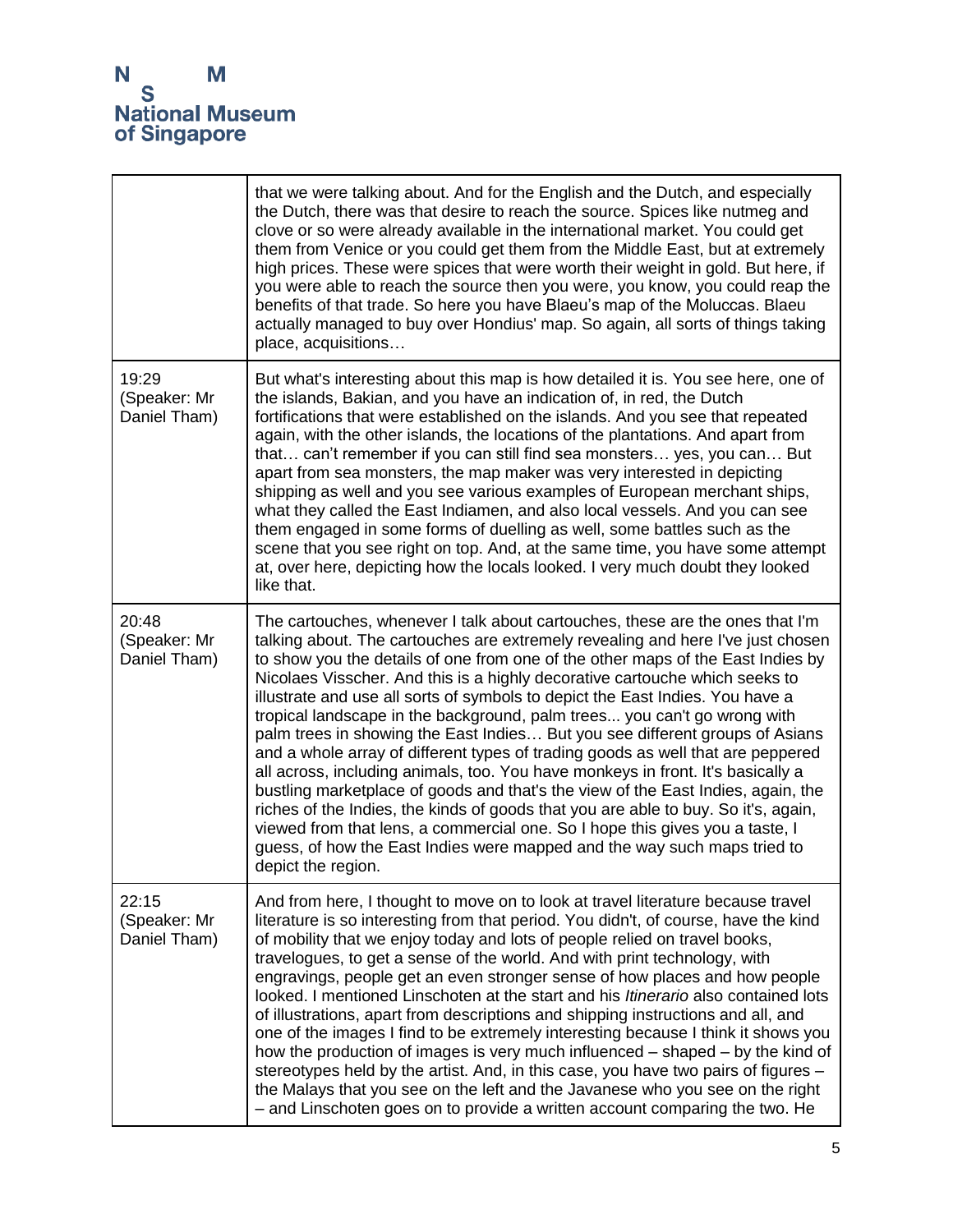$\mathbf{r}$ 

|                                       | seems to be rather fond of the Malays. He regards them as being very good<br>with their speech, very polite, very friendly. And the Javanese, he regards as<br>hard-headed and stubborn and obstinate. So I'm not sure who rubbed him off<br>the wrong way. Actually, in all likelihood, he actually stayed in Goa for most of<br>his time. I don't think I haven't found any record of him going to Malacca or<br>going to Java. His information is likely to have been second-hand from the<br>various travellers who came to Goa and from stories that he heard from them.<br>Regardless, these stories, however he got his information, these ideas seem to<br>be quite entrenched and they come out in these depictions as well. And this<br>was really a period in which you have this European obsession with ranking<br>civilisations who's higher in that hierarchy and who is lower and one<br>indicator, I would say, would be your relative state of dress or undress. The<br>Javanese are wearing relatively less clothes, I would say. Over here they're<br>shown to be slightly more barbaric in not just their dress but as well as their<br>pose. It looks slightly less refined, whereas the Malays are shown to be nicer<br>people, I guess. So again, you would look at this and try to think, what is behind<br>an image like that? To what extent would such depictions or did such depictions<br>reflect reality? And here, you have lots of missing information. We don't have<br>the original sketches, for example, if there were original sketches made by<br>Linschoten or anyone else who actually was there. Even if you had original<br>sketches, how would that have been translated – converted – into print? You<br>would have an engraver who would produce an engraving like this who almost<br>definitely wouldn't have travelled to Asia and he would be, in this case,<br>interpreting the sketch, whether deliberately or not, shaping it for a European<br>audience. |
|---------------------------------------|---------------------------------------------------------------------------------------------------------------------------------------------------------------------------------------------------------------------------------------------------------------------------------------------------------------------------------------------------------------------------------------------------------------------------------------------------------------------------------------------------------------------------------------------------------------------------------------------------------------------------------------------------------------------------------------------------------------------------------------------------------------------------------------------------------------------------------------------------------------------------------------------------------------------------------------------------------------------------------------------------------------------------------------------------------------------------------------------------------------------------------------------------------------------------------------------------------------------------------------------------------------------------------------------------------------------------------------------------------------------------------------------------------------------------------------------------------------------------------------------------------------------------------------------------------------------------------------------------------------------------------------------------------------------------------------------------------------------------------------------------------------------------------------------------------------------------------------------------------------------------------------------------------------------------------------------------------------------------------------------------------------|
| 26:29<br>(Speaker: Mr<br>Daniel Tham) | So you have all sorts of things at play in the production of such images. You<br>have Nieuhof, who was actually under the employment of the Dutch East India<br>Company. He joined the Dutch East India Company or the VOC in the middle of<br>the 17th century, he travelled to Batavia and I think they realised he was a<br>rather good draftsman, so he got chosen to go on an embassy mission to<br>China. And he ended up going there and sketched and produced lots of artwork<br>related to that trip to China. That trip was a failure. Don't talk about it anymore.<br>But the book that he produced became a kind of success and it ended up<br>influencing an entire movement into chinoiserie - this whole fascination and<br>obsession with Chinese aesthetics, so to speak. But he also published other<br>books and, in particular, he published a book – well, this was published after he<br>died, actually – but based on his accounts on his voyages and travels to the<br>East Indies. And accompanying those accounts are some depictions of the<br>people groups who lived in Batavia. He was based in Batavia or Jakarta today<br>for much of his time. Actually, his last few years in Batavia weren't so happy.<br>He was accused of under-declaring his records and he ended up being arrested<br>and then he was put under arrest in Batavia for a few years. But that meant he<br>had lots of time spent there and during his time of arrest, especially, I think he<br>had lots of time to draw and to remember his time there. And these are some of<br>the depictions of the various people, the various communities in Batavia. And<br>it's interesting because they are somewhat accurate, I would say. He was very<br>fascinated with mixed groups.                                                                                                                                                                                                                        |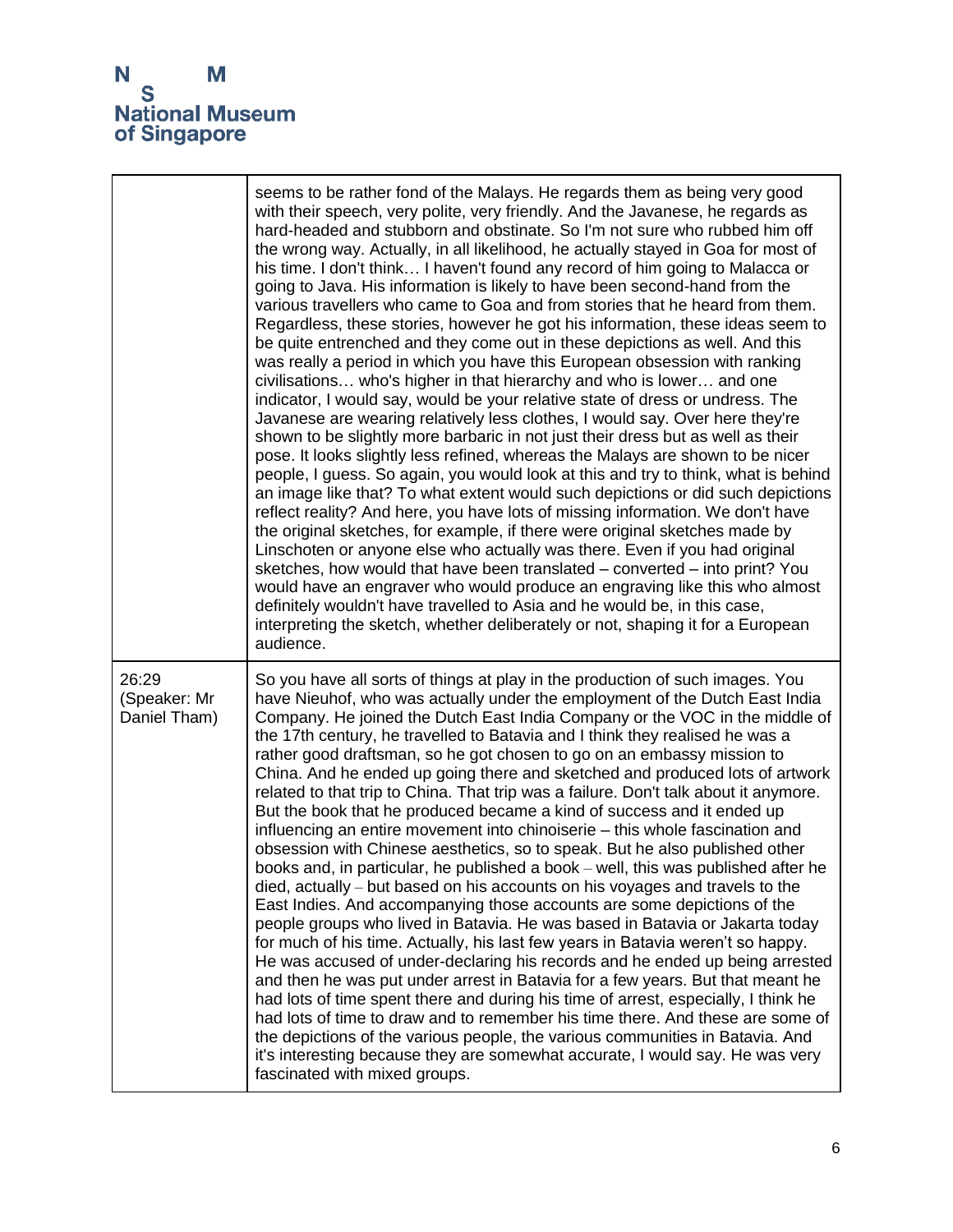| 29:04<br>(Speaker: Mr<br>Daniel Tham) | The pair that you see on the right, for example, he calls them the Mardiikers or<br>the Topassers. They were, I guess what you would refer to, quite loosely, as<br>Eurasians today. And he noted how many of them, at least the men, would<br>dress somewhat in the Dutch fashion, but the women would dress a little bit<br>more in native dress.                                                                                                                                                                                                                                                                                                                   |
|---------------------------------------|-----------------------------------------------------------------------------------------------------------------------------------------------------------------------------------------------------------------------------------------------------------------------------------------------------------------------------------------------------------------------------------------------------------------------------------------------------------------------------------------------------------------------------------------------------------------------------------------------------------------------------------------------------------------------|
| 29:32<br>(Speaker: Mr<br>Daniel Tham) | But the question, again, remains: how accurate such depictions were. Some<br>people have suggested that the depiction of textiles, for example, are quite<br>accurate actually. But yet, at the same time, the way that they are engraved,<br>the clothes seem to flow down a little bit more like Roman togas rather than<br>how your sarongs or your kebayas would look. And the poses, again, that the<br>figures are showing look, again, more European.                                                                                                                                                                                                          |
| 30:14<br>(Speaker: Mr<br>Daniel Tham) | This was something fun. What you see on the left is from Nieuhof and that's his<br>depiction of a Javanese couple. A Javanese man and woman. So that's them<br>over here.                                                                                                                                                                                                                                                                                                                                                                                                                                                                                             |
| 30:35<br>(Speaker: Mr<br>Daniel Tham) | And I've been very fascinated with how this image seems to be copied a lot by<br>other printmakers, in the roughly a century following the publication of this<br>original print on the left. And you see the print on the right, over here, someone<br>seems to have just inverted the print, added some things but and in the next<br>one over here, given the couple a bit more space, added some fencing around<br>their garden and, in particular, I find that the guy seems to stay the same. And<br>that's sort of when you look at Nieuhof's own written account. He actually writes<br>about Javanese men                                                    |
| 31:35<br>(Speaker: Mr<br>Daniel Tham) | oops, sorry he writes about the Javanese men being mostly naked except for<br>what they wrap around their waist and their headgear. So that seems to be<br>quite faithfully kept to. He doesn't say anything about the women, interestingly.<br>And, in this case, you see the woman in the prints starting to look more and<br>more European. She looks quite Dutch. By the time you reach this image here,<br>not very recognisable from the original.                                                                                                                                                                                                              |
| 32:08<br>(Speaker: Mr<br>Daniel Tham) | I'll share one more. And this is another travel series by François Valentijn. And<br>Valentijn produced this huge series of books, volumes called The Old and New<br>East Indies. And Valentijn was a Dutch minister who was posted to Ambon and<br>he spent a lot of his time there and through his experience being there, he<br>published his accounts, lavishly illustrated, and this series of volumes really<br>shaped the European understanding and view of the East Indies for much of<br>the 18th century. These were published between 1724 and 1726. I've been very<br>interested in how he presents himself.                                             |
| 33:13<br>(Speaker: Mr<br>Daniel Tham) | So you see Valentijn's portrait on the left. Let's try and zoom in a little bit to see<br>him. The medallion, as you see here, is held by two women. You have what<br>looks like the Roman goddess Minerva, the goddess of war and of many things.<br>It looks like Athena, as well, [the goddess] of war, of commerce, of wisdom, of<br>art. And you have, over here, on the top left, another woman and that seems to<br>represent Faith personified. I'm not sure how well you can see it from the<br>screen here. She has a very tiny church on her head. I wish I could zoom in a<br>bit more. She has a tiny church on her head and there's an even tinier dove |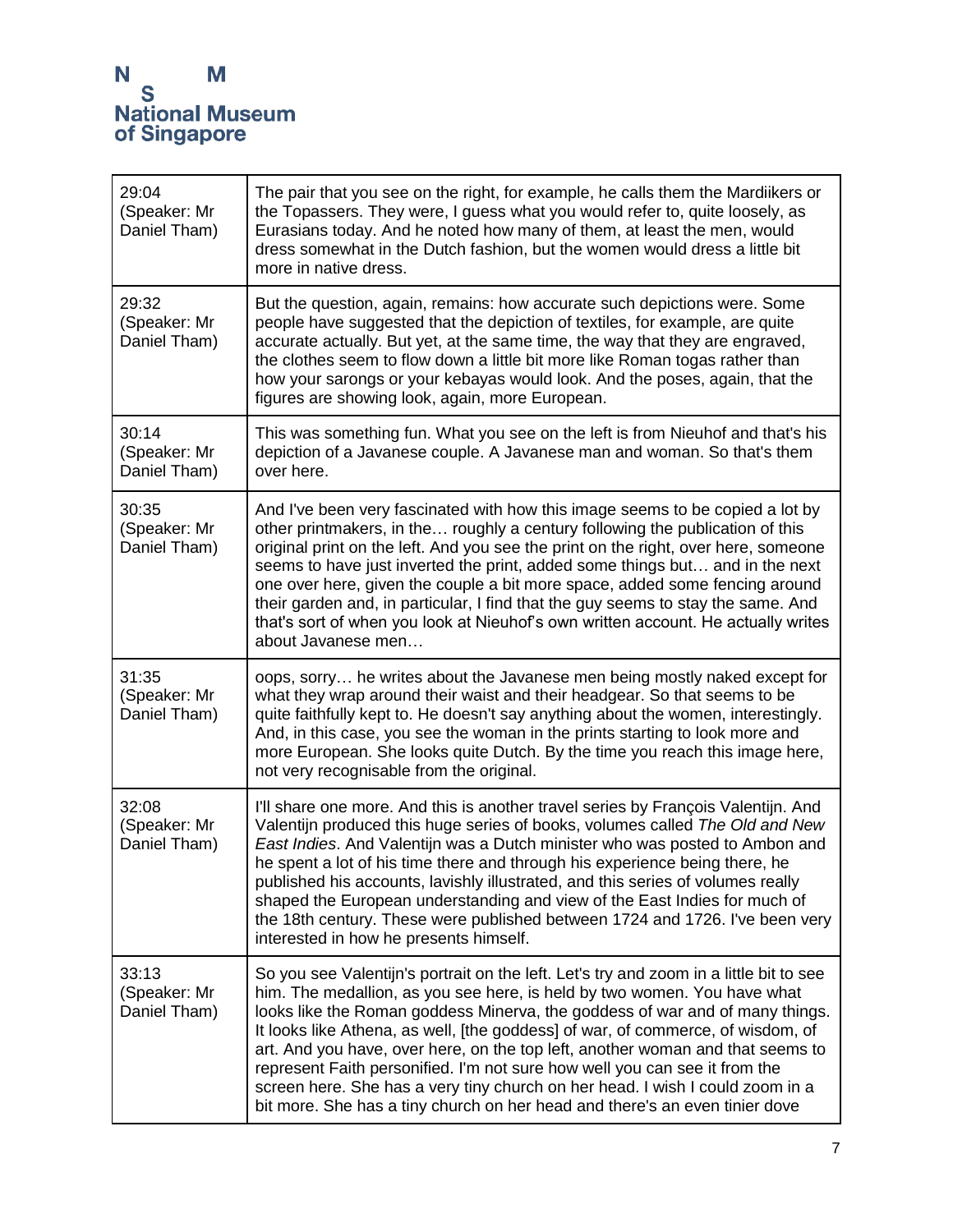|                                       | sitting atop that church, which is, of course, glowing. So you have this depiction<br>of Valentijn representing his religious faith as a minister, but also his quest for<br>knowledge, for commerce, for the arts, and that's also shown in the various<br>Asians who surround this medallion and there's this seeming pursuit of<br>knowledge.                                                                                                                                                                                                                                                                                                                                                                                                                                                                                                                                                                                                                                                                                                                                                                                                                                                                                                                                                                                                                                                                                                                                                                                                                                                                                                                                                                                                                                                                                                                          |
|---------------------------------------|---------------------------------------------------------------------------------------------------------------------------------------------------------------------------------------------------------------------------------------------------------------------------------------------------------------------------------------------------------------------------------------------------------------------------------------------------------------------------------------------------------------------------------------------------------------------------------------------------------------------------------------------------------------------------------------------------------------------------------------------------------------------------------------------------------------------------------------------------------------------------------------------------------------------------------------------------------------------------------------------------------------------------------------------------------------------------------------------------------------------------------------------------------------------------------------------------------------------------------------------------------------------------------------------------------------------------------------------------------------------------------------------------------------------------------------------------------------------------------------------------------------------------------------------------------------------------------------------------------------------------------------------------------------------------------------------------------------------------------------------------------------------------------------------------------------------------------------------------------------------------|
| 34:48<br>(Speaker: Mr<br>Daniel Tham) | And this is very interesting as well. If we are to look at the frontispiece of his<br>book that's what you see on the right, over here and in one frontispiece,<br>you have dozens of allegories, you have, right at the centre of the picture here,<br>you have a woman and she wears a necklace that says "VOC", so this is the<br>Dutch East India Company or the VOC personified as a woman. She is seated<br>right at the centre on a throne with a crown. She is a queen and she is right at<br>the centre of this picture. And what you see around her are really<br>representatives of the four continents paying tribute to her. At her feet, on the<br>right, you see America as a woman. She is wearing a headdress and she is<br>presenting some pearls to the VOC. And if you look to the left, you see an<br>Asian pair wearing turbans and they have a variety of $-$ a chest of $-$ jewellery.<br>The man holds a chest of jewellery on his lap and the woman, she is holding an<br>incense burner as well. So these are Asia's offerings to the VOC. You have<br>Africa being represented on the far left on top and Africa is shown as a man<br>wearing a grass skirt holding elephant tusks, a symbol of the ivory trade. And<br>on top, you will see, again, Minerva, the Roman goddess representing Europe.<br>Europe doesn't really need to pay tribute. She just stands there. You have<br>agriculture being represented by the man holding the plough right next to<br>Minerva. You have the personification of Truth. That's the lady on the right who<br>unveils the curtain revealing the truth and what lies beneath - beyond - the<br>curtain. On the right, you see a scene of the land trade. You have camels and a<br>caravan. And on the left, on the top left, you see a scene of the sea trade of a<br>Dutch East Indiaman out at sea. |
| 37:50<br>(Speaker: Mr<br>Daniel Tham) | And if we were to go a bit lower, over here you have all these cherubs actually<br>being very interested in their studies. They are holding books related to history.<br>The cherub seated in front has his hands on a map. You see another two<br>cherubs behind opening a chest of drawers, taking out some shells. And<br>Valentijn was very interested in shells and tried to document all of that in his<br>book as well. And next to the chest, you see a lady - an angel, perhaps -<br>writing something. And if you zoom in even further, you would see that a Bible<br>verse is being written out by that. And that's actually a verse from the Book of<br>Psalms.                                                                                                                                                                                                                                                                                                                                                                                                                                                                                                                                                                                                                                                                                                                                                                                                                                                                                                                                                                                                                                                                                                                                                                                               |
| 38:59<br>(Speaker: Mr<br>Daniel Tham) | Psalm 107: 23-24, and I'll read that out to you. "Some went down to the sea in<br>ships, doing business on the great waters, they saw the deeds of the Lord, his<br>wondrous works in the deep." Okay, so there you have, in one frontispiece,<br>everything that Valentijn, I guess, wanted to achieve using his book. I didn't<br>mention that creepy guy on the right. That's most probably a depiction of a<br>Dutch minister and might be Valentijn himself inserted into this image.                                                                                                                                                                                                                                                                                                                                                                                                                                                                                                                                                                                                                                                                                                                                                                                                                                                                                                                                                                                                                                                                                                                                                                                                                                                                                                                                                                                |
| 39:40<br>(Speaker: Mr<br>Daniel Tham) | And what did he illustrate in his book? You have, on the left, an example,<br>various Dutch fortifications in Ambon. I mentioned he was based in Ambon so<br>he would have been quite familiar with what was there in Ambon. I was very                                                                                                                                                                                                                                                                                                                                                                                                                                                                                                                                                                                                                                                                                                                                                                                                                                                                                                                                                                                                                                                                                                                                                                                                                                                                                                                                                                                                                                                                                                                                                                                                                                   |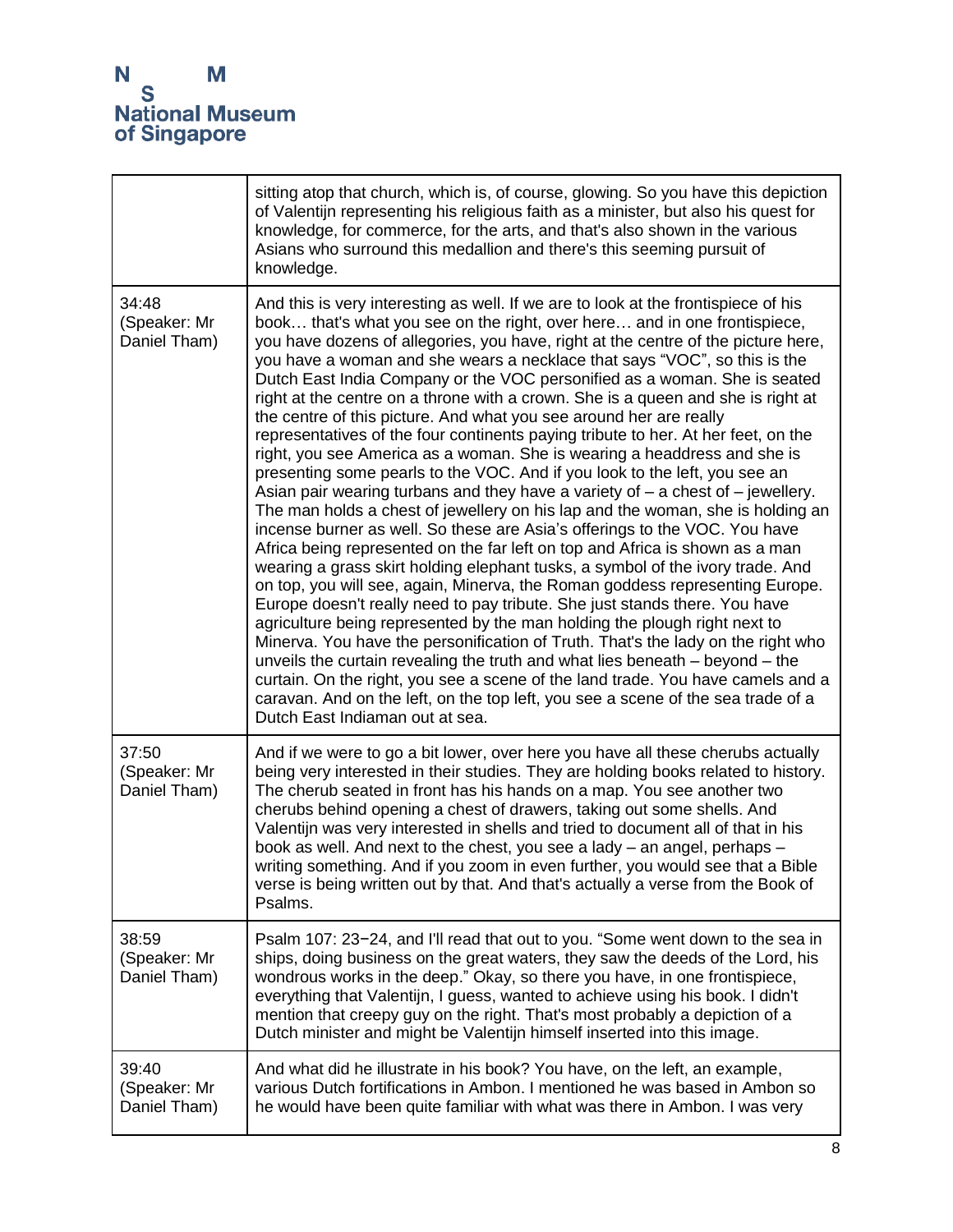|                                       | struck by this, by how all the various forts were named. They were named Fort<br>Amsterdam, Fort Rotterdam, Fort Middelburg. You see all aspects of Holland<br>being stamped on Ambon. One thing I didn't get to show in the exhibition is the<br>page on the right and that's a page that shows a mermaid, actually. And the<br>mermaid is actually shown alongside other known fish species. You see a<br>sawfish, a catfish, a carp and all, and Valentijn actually claims that a mermaid<br>was caught on the coast of Borneo and, in fact, he also goes on to claim that he<br>saw one himself but, again, who knows whether he did or not? Some people<br>have suggested he might have been referring, instead, to the dugong and the<br>dugong has been referred to as the "lady of the sea", in a way. So was he<br>actually referring to a dugong instead? This idea of the mermaid was actually<br>quite a popular one and how did that creep into his book? How did that end up<br>as part of that imagination of the East Indies? Well, for one, Valentijn was<br>known to have plagiarised quite heavily and taken lots of different sources from<br>everywhere and not really crediting them. Who knows?                                                                                                                                                                                                                                                                                                                                                                                                                                        |
|---------------------------------------|---------------------------------------------------------------------------------------------------------------------------------------------------------------------------------------------------------------------------------------------------------------------------------------------------------------------------------------------------------------------------------------------------------------------------------------------------------------------------------------------------------------------------------------------------------------------------------------------------------------------------------------------------------------------------------------------------------------------------------------------------------------------------------------------------------------------------------------------------------------------------------------------------------------------------------------------------------------------------------------------------------------------------------------------------------------------------------------------------------------------------------------------------------------------------------------------------------------------------------------------------------------------------------------------------------------------------------------------------------------------------------------------------------------------------------------------------------------------------------------------------------------------------------------------------------------------------------------------------------------------------------------------------------------|
| 41:30<br>(Speaker: Mr<br>Daniel Tham) | This one looks like it was taken from another print, actually, which I've seen<br>before.                                                                                                                                                                                                                                                                                                                                                                                                                                                                                                                                                                                                                                                                                                                                                                                                                                                                                                                                                                                                                                                                                                                                                                                                                                                                                                                                                                                                                                                                                                                                                                     |
| 41:35<br>(Speaker: Mr<br>Daniel Tham) | In the exhibition, you see images of two slaves and I thought to, at this point,<br>talk about that depiction of slavery. You have, on the left, a slave called Ali and<br>this is a drawing of Claës Fredrik Hornstedt. Hornstedt was a Swedish naturalist<br>who arrived in Java in the 1780s and he did what most of his contemporaries<br>would have done - buy a slave. And he found his slave's name to be long and<br>unpronounceable so he changes his name to Ali, something that he could<br>handle, I guess. And Ali ends up being depicted here, actually helping him<br>prepare his specimens.                                                                                                                                                                                                                                                                                                                                                                                                                                                                                                                                                                                                                                                                                                                                                                                                                                                                                                                                                                                                                                                   |
| 42:37<br>(Speaker: Mr<br>Daniel Tham) | So, if you look a little bit closer, Ali is holding a specimen for him. And in the<br>exhibition, we present this drawing as a means of questioning how scientific<br>knowledge in the East Indies relied very much on local knowledge, local<br>expertise, and here in one drawing, you see the relationship between the two. I<br>thought to show this here because both this drawing and the subsequent two<br>that you see on the right really show slaves in the East Indies sort of taken out<br>of their context and then made to do different things. In the case of Ali, we<br>know, from Hornstedt's accounts, that Ali's main job was actually to run in front<br>of his carriage to clear the way. And here, in this case, he is sort of taken out<br>and planted here to become his collecting assistant. For the boy in the centre<br>that you see here, this was a boy from Papua who ended up in the slave trade<br>in Bali. We don't know exactly how he ended up there but in the 1810s, he<br>ended up being purchased by Raffles and Raffles brings him to England. You<br>know the story as well. He has his name changed to Dick and Dick goes to<br>England and becomes a kind of sensation where people there had never seen<br>someone like him before. People come to look at him as a kind of curiosity. And<br>this was really a period of racial ideologies and where physiognomy was used<br>in ranking the races as well. So what you see on the right is actually a print in<br>Raffles' own History of Java, of the very same boy, and in that print, you see<br>the boy being depicted in a lot more objectifying position. |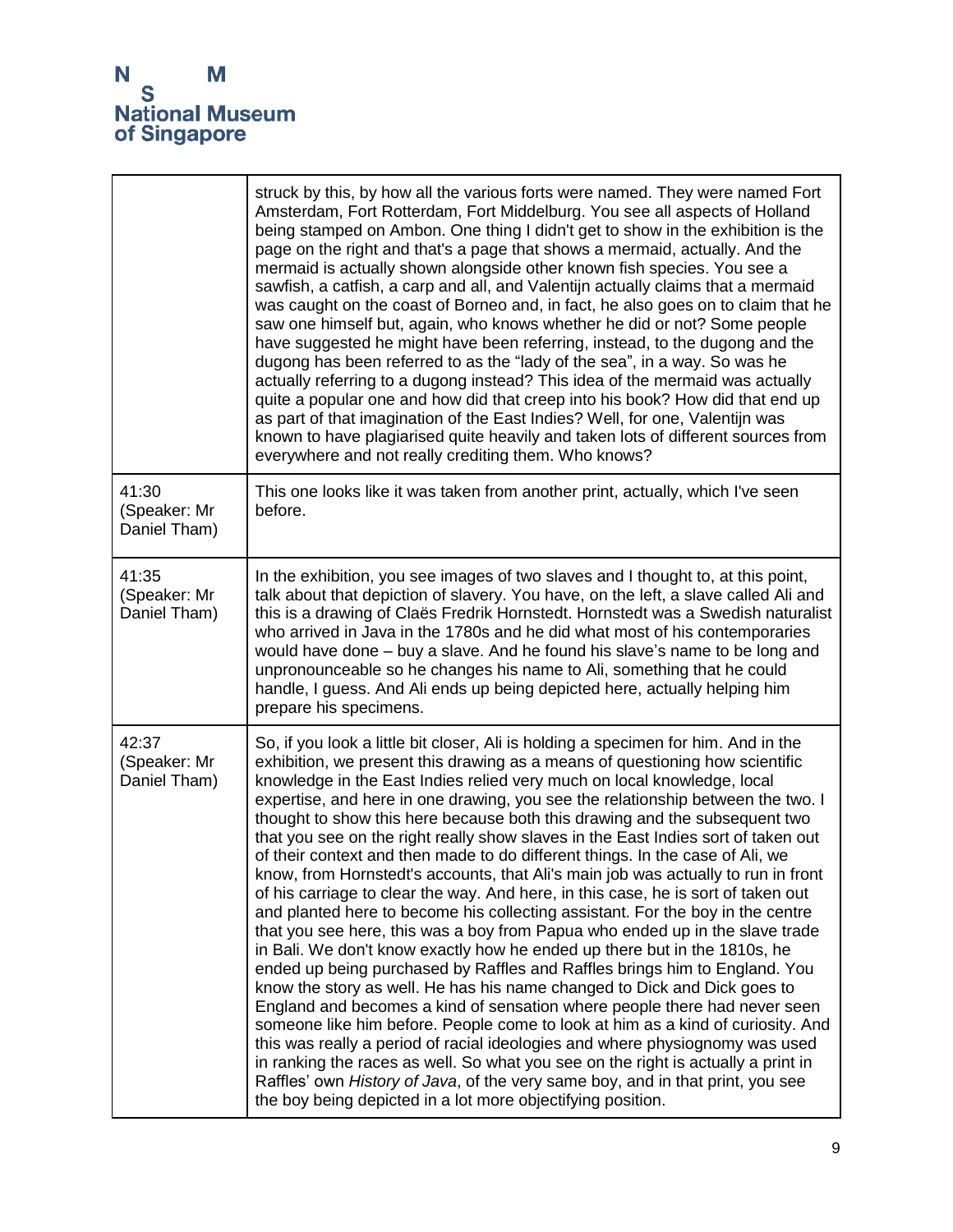| 44:59<br>(Speaker: Mr<br>Daniel Tham) | And this is actually used to accompany a physical description that was provided<br>for, by Raffles' friend, the surgeon Sir Everard Home, who actually described<br>who attempts a description of the boy, comparing him to what he referred to<br>as the African Negro. So that was how the slave was treated, in a way. But I'm<br>interested in how you have two images here of the same boy and he is depicted<br>in quite a different way on the left. And on the left, apart from being subjected to<br>that physical examination by the London surgeon, Dick also gets his portrait<br>done by Thomas Phillips of the Royal Academy and Phillips decides to give this<br>portrait a bit more of a romantic treatment. And so here you have two different<br>portraits of Dick. But what they hold in common, actually, is this idealised,<br>constructed tropical scene of the East Indies again. You can't go wrong, like I<br>mentioned, with planting a couple of palm trees in the background. These were<br>images that were produced entirely in London. So they, in that sense, would<br>have been entirely fabricated landscapes, but to give you a sense of the East<br>Indies and to give you a sense, I guess, of authenticity.                                                                                                                                                                                                                                                                                                                                                                                 |
|---------------------------------------|-----------------------------------------------------------------------------------------------------------------------------------------------------------------------------------------------------------------------------------------------------------------------------------------------------------------------------------------------------------------------------------------------------------------------------------------------------------------------------------------------------------------------------------------------------------------------------------------------------------------------------------------------------------------------------------------------------------------------------------------------------------------------------------------------------------------------------------------------------------------------------------------------------------------------------------------------------------------------------------------------------------------------------------------------------------------------------------------------------------------------------------------------------------------------------------------------------------------------------------------------------------------------------------------------------------------------------------------------------------------------------------------------------------------------------------------------------------------------------------------------------------------------------------------------------------------------------------------------------------------------------------|
| 46:38<br>(Speaker: Mr<br>Daniel Tham) | Expeditions and explorations. I will go on to talk about how the East Indies were<br>or the view of the Indies were - very much shaped through different<br>expeditions, especially scientific ones. The image that you see here was<br>produced as part of Captain James Cook's third and final voyage to the Pacific<br>and this is an image of Krakatoa, one of the very rare views of the island just<br>before – well, not just before, but before – the eruption that obliterated most of<br>the island in 1883. And this was done by John Webber who was the official<br>artist on that voyage. So I've attached a quote here from Cook himself talking<br>about how his job - Webber's job - was to supply the unavoidable imperfections<br>of written accounts by enabling us to preserve and bring home drawings of the<br>most memorable scenes. So you have the imperfections of the written account<br>but with his drawing, something that is more authentic. Again, how authentic<br>would that be? A scene like this would be what we would have considered an<br>extremely picturesque scene.                                                                                                                                                                                                                                                                                                                                                                                                                                                                                                                    |
| 48:06<br>(Speaker: Mr<br>Daniel Tham) | And I will go on to talk about that in this slide over here. If you've been to the<br>exhibition, you would recognise the scene on the right. And that's a scene that<br>is supposedly of Raffles' riding party crossing the River Chidami at the foot of<br>Gunung Salak in Java. But the origin of that work is actually the sketch that you<br>see on the left. What you see on the left was sketched by Mary Fendall in 1816.<br>Mary Fendall was the daughter of John Fendall who actually came and took<br>over from Raffles as Lieutenant-Governor in Java in 1816. So I'm assuming his<br>daughter had no choice but to follow him, had lots of free time and did a couple<br>of sketches and that's what you have on the left. Curiously, this sketch has a<br>pencil inscription on the reverse saying, "riding party, six to seven miles". On<br>this original sketch on the left, you see no riding party at all. And later on, in<br>Lady Raffles' memoir of the life and public services of Sir Stamford Raffles, the<br>print produced by William Daniell is actually based on this drawing on the left<br>and it resembles, a lot more, the image that you see on the right. And what,<br>essentially, what looks like what happened was that pencil inscription of "riding<br>party" was probably an instruction to Daniell to "Hey, can you add a riding party<br>over here?" He obliges. "And can you beautify this scene? Can you make it<br>picturesque?" And so, you see the mountain, Gunung Salak is - the original is -<br>slightly formless. The mountain on the right is made to look sharper and more |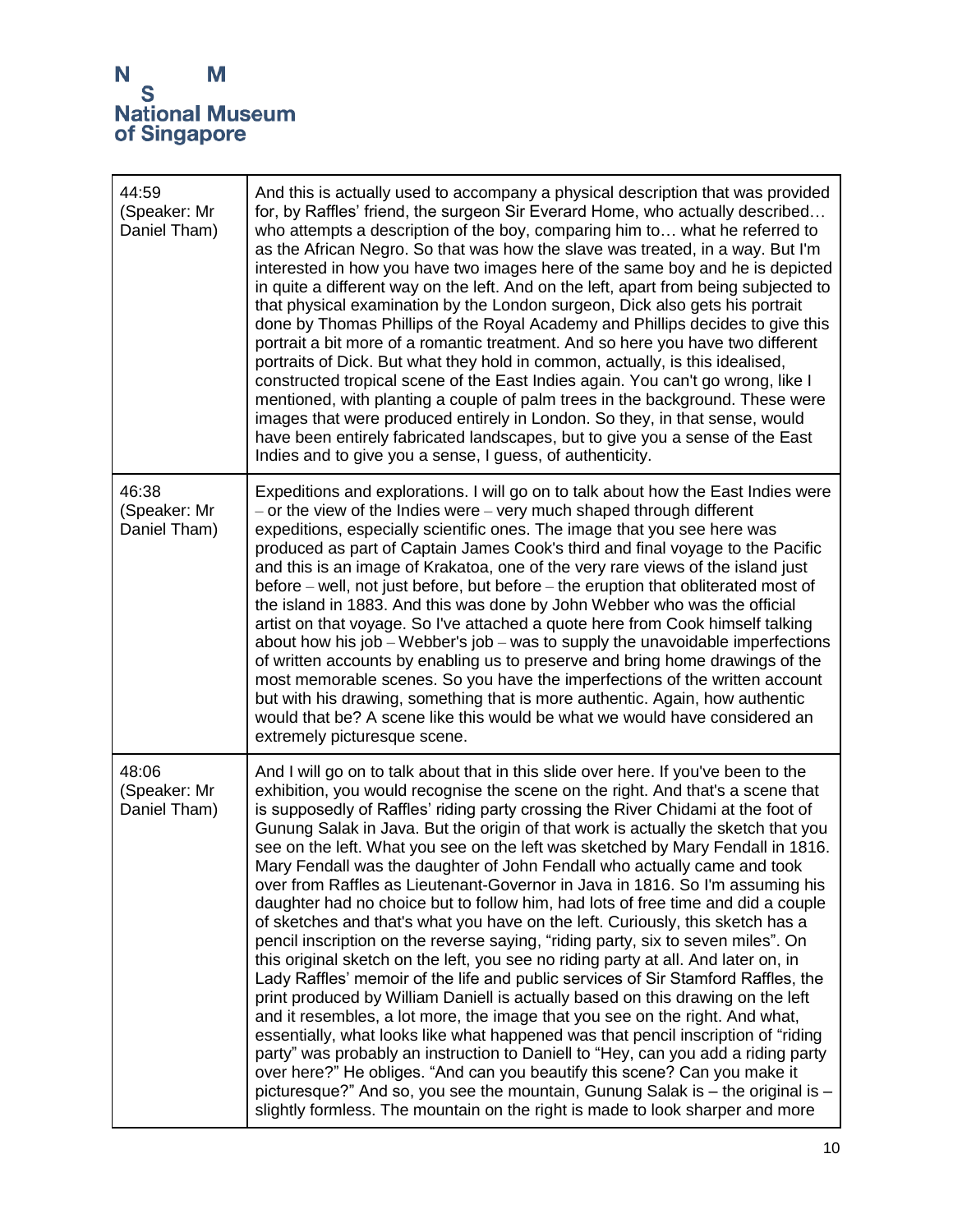|                                       | triumphant, even. You have a much more nicely sculpted foliage on both sides<br>of the river as well. And so this was the job of the engraver of, in this case,<br>William Daniell, in taking an original sketch and turning it into something<br>picturesque. And I want to talk about the picturesque because the picturesque<br>was really this artistic preference, mainly of the British public at that time, that<br>preference for the depiction of nature as it was, as it was just there, unspoilt,<br>rugged, untouched by human intervention. But yet, ironically, that desire for<br>such a picturesque image was made possible only by your artist and your<br>engraver shifting things around to make it look pleasing. So, not so natural,<br>come to think of it.                                                                                                                                                                                                                                                                                                                       |
|---------------------------------------|---------------------------------------------------------------------------------------------------------------------------------------------------------------------------------------------------------------------------------------------------------------------------------------------------------------------------------------------------------------------------------------------------------------------------------------------------------------------------------------------------------------------------------------------------------------------------------------------------------------------------------------------------------------------------------------------------------------------------------------------------------------------------------------------------------------------------------------------------------------------------------------------------------------------------------------------------------------------------------------------------------------------------------------------------------------------------------------------------------|
| 51:31<br>(Speaker: Mr<br>Daniel Tham) | And that was, I mentioned William Daniell earlier, William Daniell actually<br>travelled together with his uncle, Thomas. I mentioned earlier, official artists<br>who followed these expeditions. In this case, he and his uncle persuaded the<br>East India Company to let them follow on a voyage. And they painted what they<br>saw and they produced an illustrated travel book, in this case, quite aptly called<br>A Picturesque Voyage to India by the Way of China and the quote that you see<br>on the right is somewhat of their statement of intent; what they wanted to<br>achieve with this book. And they placed themselves among scientists,<br>naturalists, philosophers who all try to aim at the truth in some way. I'll read the<br>last part. "It remains for the artist to claim his part in these guiltless spoilations<br>and to transport to Europe the picturesque beauties of these favoured regions."<br>So the artist, too, has certain noble missions as part of this larger enlightenment<br>project. And here you have various picturesque scenes.                      |
| 52:49<br>(Speaker: Mr<br>Daniel Tham) | What's interesting about Daniell's prints is that they are all accompanied with<br>their own commentary. So I'll read some parts of that here. In this case, you<br>have a print showing the perahu or what they call the proas, the native Malay<br>vessel, and they go on to talk about how the construction of the Malay proas<br>cannot but appear strange to the European eye. They go on to say how it is<br>reflective not only of the infancy of navigation but of society at large. And they<br>go on to talk about how society in the East Indies was in a kind of state of<br>stagnation. There is no development; time seems to just keep rolling on without<br>anything happening. So that's their kind of stereotypical but idealised kind of<br>view of the East Indies as never changing and just being stuck in time. You<br>have more pictures of the local vessels.                                                                                                                                                                                                                  |
| 53:59<br>(Speaker: Mr<br>Daniel Tham) | I will go on and show some further examples of the Malays of Java, of a Malay<br>village. And here, this was the image that we used right at the start. And the<br>Malays of again, you remember Linschoten comparing his Malays and the<br>Javanese and trying to find the differences in this case, the Daniells tried to<br>look at the similarities between the Malays and the Javanese and they argue<br>that they are equally prone to idleness and mischief; to sloth and to sensuality,<br>yet are capable of being roused by the hope of profit to occasional efforts of<br>industry and activity. You see that reflected in the print on the left. You have, in<br>the foreground, a few Malays who are lounging, not really involved in any kind<br>of work. It seems that they are involved, perhaps, in cockfighting or some kind<br>of gaming. You have some scene of industry in the background, but it's really to<br>show that, you know, once in a while that happens. But, for the most part, the<br>Malays are just whiling their time away, being idle, and that comes out both in |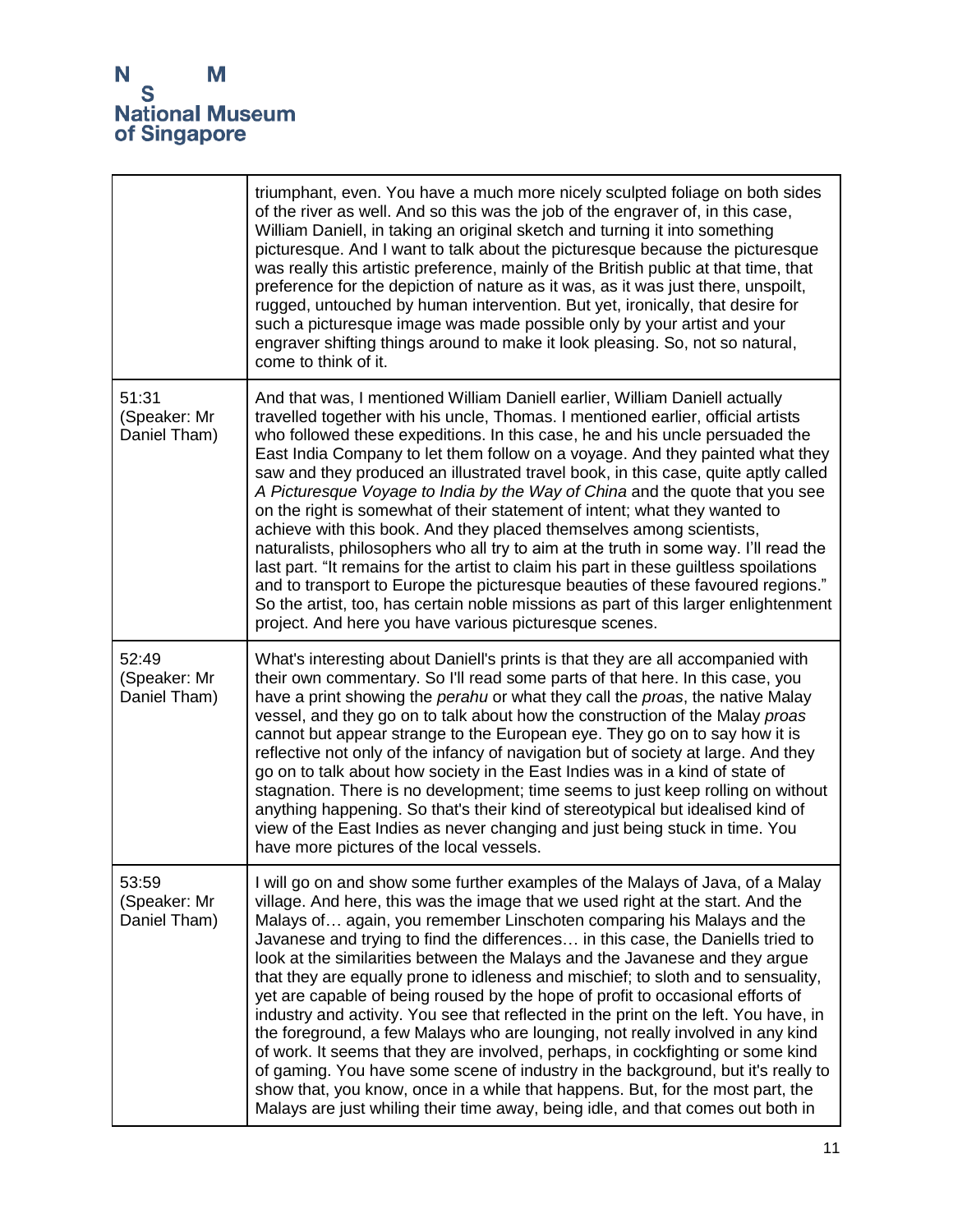|                                       | the image and in their text. I'll come to the last part and I realise I'm running a<br>little bit out of time.                                                                                                                                                                                                                                                                                                                                                                                                                                                                                                                                                                                                                                                                                                                                                                                                                                                                                                                                                                         |
|---------------------------------------|----------------------------------------------------------------------------------------------------------------------------------------------------------------------------------------------------------------------------------------------------------------------------------------------------------------------------------------------------------------------------------------------------------------------------------------------------------------------------------------------------------------------------------------------------------------------------------------------------------------------------------------------------------------------------------------------------------------------------------------------------------------------------------------------------------------------------------------------------------------------------------------------------------------------------------------------------------------------------------------------------------------------------------------------------------------------------------------|
| 55:31<br>(Speaker: Mr<br>Daniel Tham) | To the last part of this presentation, I thought to look at how Singapore, then,<br>gets depicted. This is a print that you see on display in the exhibition, a nice<br>panoramic view of Singapore taken from what was then known as Government<br>Hill or what is Fort Canning Hill today. And here it conforms, again, to that<br>template of the picturesque, especially if you look at the trees on the right, they<br>are added there for composition. But this isn't a scene of unspoilt nature. You<br>have developments of the town taking place at the foot of Fort Canning and<br>further in the background, you see a very, very busy shipping scene at the<br>Singapore harbour. So you have a kind of adaptation of that picturesque<br>composition but then used and adapted for depicting Singapore because, on<br>one hand, it is part of the tropics, you want to show that element of where<br>Singapore is but, at the same time, you want to show scenes of development;<br>how the port, in particular, is growing and is busy. Here are some other<br>examples. |
| 57:08<br>(Speaker: Mr<br>Daniel Tham) | In this case, this was a print based on an artwork by Louis Le Breton from the<br>French ship, the Astrolabe, that actually stopped by in Singapore for six days in<br>1839. So again, and I show this to show how that view from atop Government<br>Hill was that favoured vantage for depicting Singapore.                                                                                                                                                                                                                                                                                                                                                                                                                                                                                                                                                                                                                                                                                                                                                                           |
| 57:35<br>(Speaker: Mr<br>Daniel Tham) | Some of you might be familiar with this painting in our collection, one of our<br>more famous paintings, A View of Singapore from Mount Wallich by Percy<br>Carpenter. And this is a view, again, I would argue, a rather picturesque view;<br>one of the largest and widest panoramic views of Singapore done in the 19th<br>century and, again, conforming to that ideal. And here, of course, this is, by this<br>time you are in the middle of the 19th century, Singapore is hugely developed<br>as you can see over here. But, at the same time, lots of greenery that still exists<br>and which the artist Carpenter emphasises. This view from Mount Wallich, or<br>where Tanjong Pagar is today, is again one of these templates that keeps<br>getting repeated over and over again.                                                                                                                                                                                                                                                                                          |
| 58:37<br>(Speaker: Mr<br>Daniel Tham) | In fact, this isn't the first time such a view was done. More than 20 years before<br>that, well, just under 20 years before that, you have a view very similar to that,<br>also from Mount Wallich by another travelling artist, Jacob Janssen he was a<br>Prussian-born artist who stopped by in Singapore in 1837 and 1838 again,<br>showing that view of Singapore from atop Mount Wallich. So I'm not sure<br>whether Carpenter would have seen such seen this view before and based<br>his painting on that.                                                                                                                                                                                                                                                                                                                                                                                                                                                                                                                                                                     |
| 59:21<br>(Speaker: Mr<br>Daniel Tham) | As Vidya mentioned, I do like photography and I just had to squeeze a<br>photograph in here. A view from around the same spot, this time, Mount<br>Erskine, the hill just to the left. And again, you see, in this case, the camera<br>doesn't lie or does it? Actually, it does. But you see, it's actually a lot harder<br>to compose that picturesque landscape. And in this case, you only see some of<br>the vegetation on the left.                                                                                                                                                                                                                                                                                                                                                                                                                                                                                                                                                                                                                                              |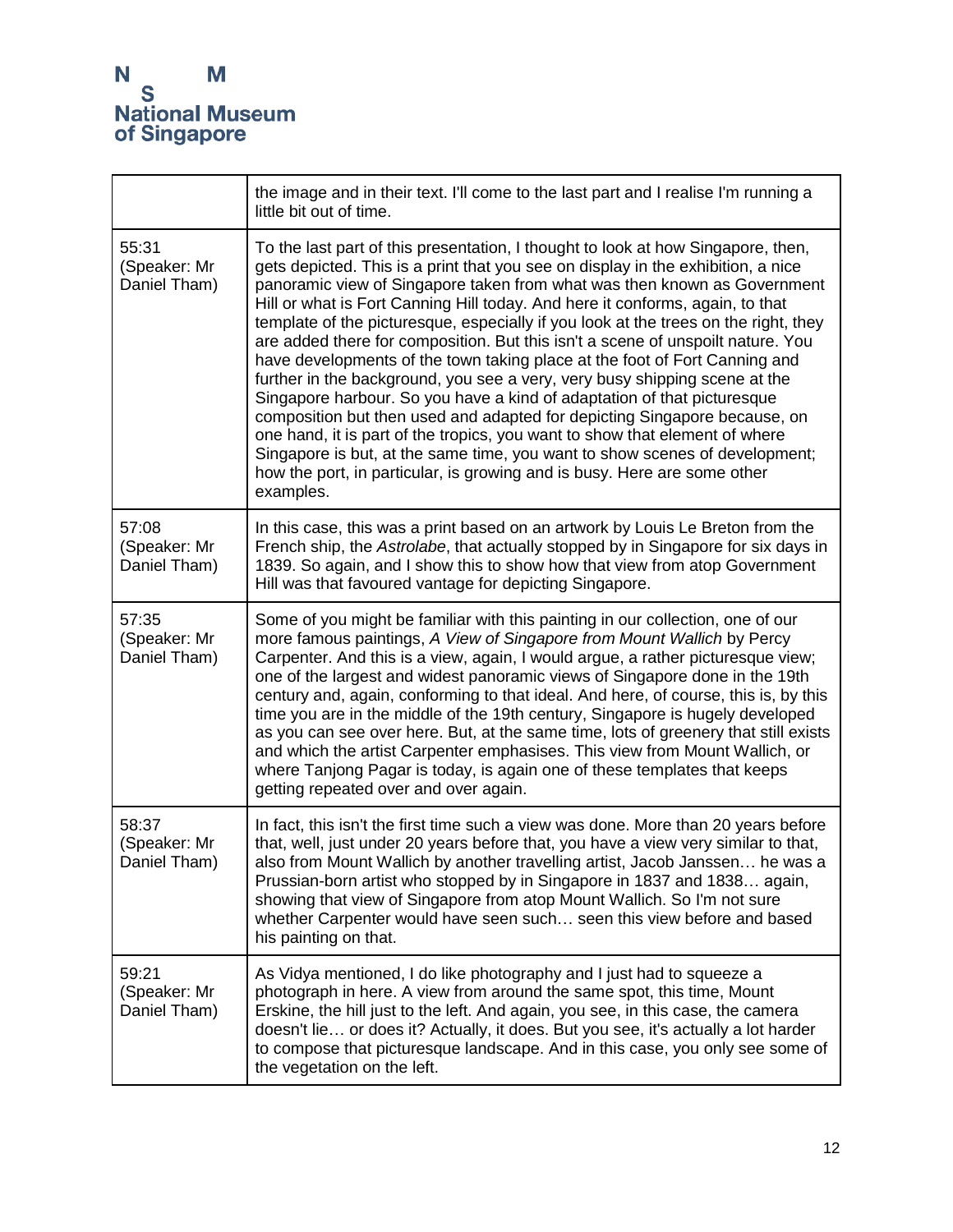| 59:56<br>(Speaker: Mr<br>Daniel Tham)    | I'll breeze through the rest and this is just a point that shows you how certain<br>images get repeated and reinterpreted over and over again. Apart from views<br>from atop the hills, you have very popular scenes of the mouth of the Singapore<br>River itself. And you see that in the original view on the left, which was actually<br>done as part of yet another French expedition around the world, which landed<br>in Singapore for five days in 1830 in the La Favorite. And this became a view<br>that gets copied by different printmakers adding more and more people just to<br>emphasise, even more, how busy Singapore is adding more and more boats,<br>taking lots of liberties with how the mouth of the Singapore would have been.<br>And I thought to end my talk today. Thank you. I know, I think I exceeded the<br>time a little. But I thought to end since we are talking about imagination, how<br>Singapore gets imagined along the way in various kinds of artwork.                                                                                                                                                                                                                                                                                                                                                                                                                                                                                                                                                                                                                                                                                                                                                                                                                                                                                                                                                                                                                                                                                             |
|------------------------------------------|-----------------------------------------------------------------------------------------------------------------------------------------------------------------------------------------------------------------------------------------------------------------------------------------------------------------------------------------------------------------------------------------------------------------------------------------------------------------------------------------------------------------------------------------------------------------------------------------------------------------------------------------------------------------------------------------------------------------------------------------------------------------------------------------------------------------------------------------------------------------------------------------------------------------------------------------------------------------------------------------------------------------------------------------------------------------------------------------------------------------------------------------------------------------------------------------------------------------------------------------------------------------------------------------------------------------------------------------------------------------------------------------------------------------------------------------------------------------------------------------------------------------------------------------------------------------------------------------------------------------------------------------------------------------------------------------------------------------------------------------------------------------------------------------------------------------------------------------------------------------------------------------------------------------------------------------------------------------------------------------------------------------------------------------------------------------------------------------------|
| 01:01:10<br>(Speaker: Mr<br>Daniel Tham) | The postcard that you see on the left is actually based on a slightly earlier print<br>which was, in turn, based on an artwork by Woodville. And this postcard is<br>actually titled it was published in the early 20th century around 1911, if I'm not<br>wrong and it's actually titled The British Army Entering Singapore After Its<br>Cession in 1824. What looks to me like a totally imagined scene of if you<br>zoom in again, that shows what is supposed to be a kind of military entrance<br>into Singapore by the British. That wasn't really the case. You have a carriage<br>here showing a kind of British general or governor alongside a local ruler.<br>Would this be the sultan himself? Who knows? But, again, you have here an<br>entirely fabricated scene of the British arrival in Singapore and that was part of<br>a postcard series that's titled The Growth of Our Empire Beyond the Seas. The<br>image that you see on the right, yet another totally fabricated scene of<br>Singapore resembling a lot more perhaps a port scene in the Middle East<br>rather than in Singapore itself. This is one of the mysteries I have in our<br>collection. I have no idea how this print was produced and what was the context<br>of it. If any one of I thought to end on this note on what I don't know if any<br>of you have come across this print before and you know how this came about, I<br>would love to speak to you. It's a huge mystery to me. But I think, on that note,<br>this is really, I would say, far from a comprehensive look at how the East Indies<br>and, in turn, Singapore was framed and, in turn, imagined through artwork. But I<br>hope you get some sense of that, some of the backstories, I guess, to the<br>artwork that you see in the exhibition. And as Vidya mentioned, if you haven't<br>seen the exhibition yet, I hope you do find the time to see it. And with that, I<br>really thank you for your time today. I'll be happy to do we have time for some<br>questions? I'll be happy to take your questions now. Thank you. |
| 01:04:23<br>(Speaker: Mr<br>Daniel Tham) | And in the meantime, I'll just flash our QR code. Definitely appreciate if you<br>could share your feedback with us and, of course, any questions.                                                                                                                                                                                                                                                                                                                                                                                                                                                                                                                                                                                                                                                                                                                                                                                                                                                                                                                                                                                                                                                                                                                                                                                                                                                                                                                                                                                                                                                                                                                                                                                                                                                                                                                                                                                                                                                                                                                                            |
| 01:04:54<br>(Speaker:<br>Audience)       | Hi, how much documentation of that era is there from Asian sources, either<br>written or drawings? How did that relate to the European accounts?                                                                                                                                                                                                                                                                                                                                                                                                                                                                                                                                                                                                                                                                                                                                                                                                                                                                                                                                                                                                                                                                                                                                                                                                                                                                                                                                                                                                                                                                                                                                                                                                                                                                                                                                                                                                                                                                                                                                              |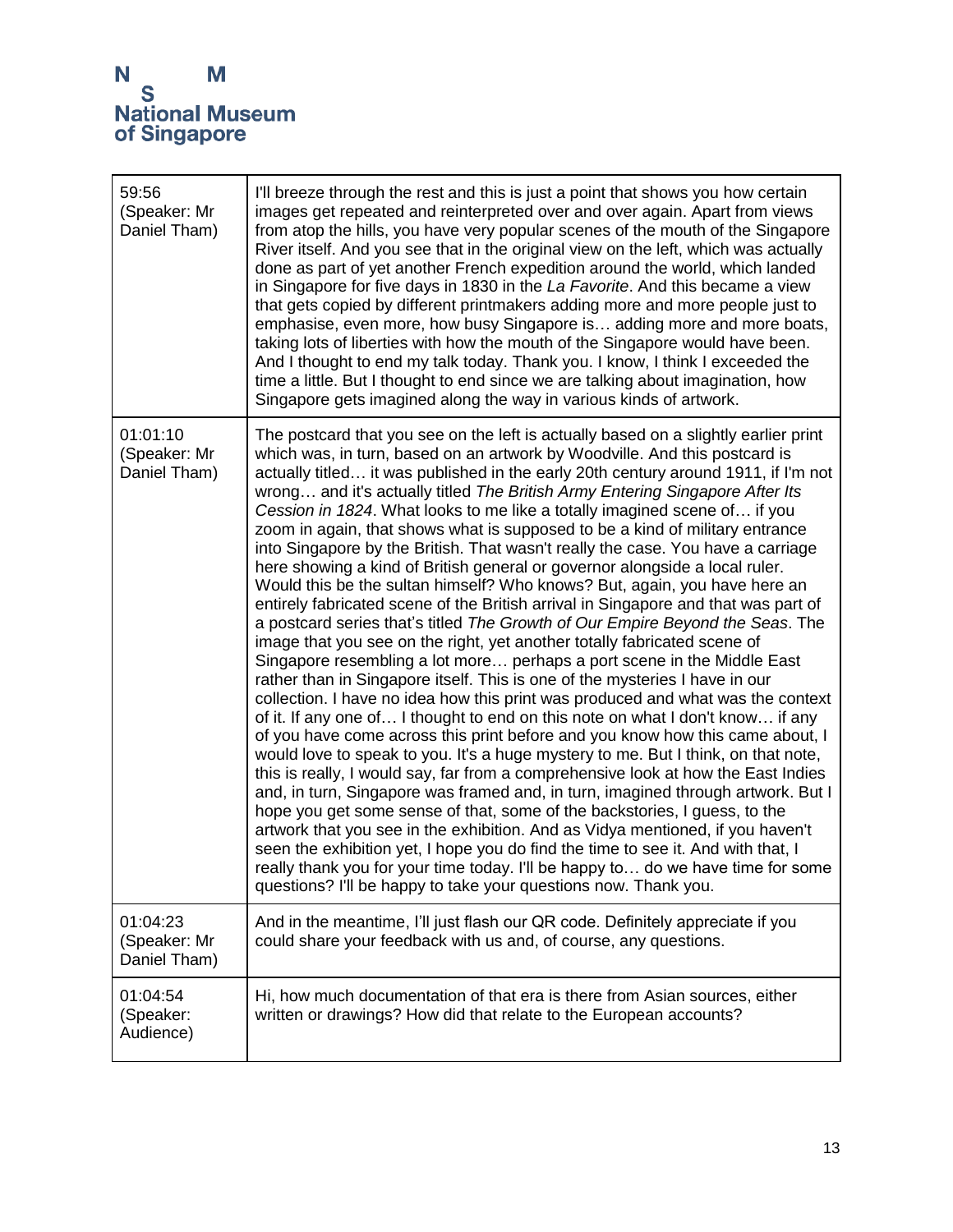| 01:05:05<br>(Speaker: Mr<br>Daniel Tham) | We have written accounts, but much less in terms of visual depictions. So<br>you're asking about Asian accounts and depictions of Europe. We have<br>definitely written accounts and if sorry? Oh, okay. So you're talking about<br>Asian accounts of Asia itself. Yeah. Again, I would say we have lots of written<br>accounts. Definitely not as much as the Europeans. But you have that. But<br>hardly any of local artist drawings. So that's really one of the limitations that we<br>had to deal with in putting this exhibition together. Especially if you're looking at<br>visual sources and artwork, a large majority of what is available is European.<br>And so, what we decided to do was to actually present that as it is. But then to<br>start poking holes and to question the authenticity, to question the ways in<br>which certain racial, for example, ideologies shaped the way such images were<br>presented.                                                                                                                                            |
|------------------------------------------|-----------------------------------------------------------------------------------------------------------------------------------------------------------------------------------------------------------------------------------------------------------------------------------------------------------------------------------------------------------------------------------------------------------------------------------------------------------------------------------------------------------------------------------------------------------------------------------------------------------------------------------------------------------------------------------------------------------------------------------------------------------------------------------------------------------------------------------------------------------------------------------------------------------------------------------------------------------------------------------------------------------------------------------------------------------------------------------|
| 01:06:46<br>(Audience)                   | So now I forgot my question. Yes, what was the we can understand what the<br>purpose of the mapping was, but what was the primary purposes of the<br>depictions?                                                                                                                                                                                                                                                                                                                                                                                                                                                                                                                                                                                                                                                                                                                                                                                                                                                                                                                  |
| 01:07:01<br>(Speaker: Mr<br>Daniel Tham) | So, if you're looking at                                                                                                                                                                                                                                                                                                                                                                                                                                                                                                                                                                                                                                                                                                                                                                                                                                                                                                                                                                                                                                                          |
| 01:07:08<br>(Audience)                   | Because the maps obviously helped develop trade. Why do you believe these<br>artists started creating these drawings?                                                                                                                                                                                                                                                                                                                                                                                                                                                                                                                                                                                                                                                                                                                                                                                                                                                                                                                                                             |
| 01:07:20<br>(Speaker: Mr<br>Daniel Tham) | These were very much decorative maps. And what I don't show in this<br>presentation are how the production of hydrographic charts or sea charts<br>which tended to be a lot more working documents actually brought on board<br>ships and those tended to almost have no decoration whatsoever. They were<br>serious documents. Not to say these weren't serious, but these maps were<br>produced with a very different customer base in mind. These were to be<br>consumed in Europe, by people who saw themselves as learned and then<br>these were either kept as atlases or displayed as decorative pieces. So the role<br>of artwork, then, was really to beautify; to make the map actually look attractive.<br>And while they were at it, then, the images and symbols related to the East<br>Indies were highly sought after. They were exotic scenes. They were of curious-<br>looking people and curious-looking things that would not have been familiar in<br>Europe. And these were things that were then sought after as nice to have and<br>to own and to display. |
| 01:09:12<br>(Audience)                   | Good evening. I have two questions. First question is, compared to after<br>obtaining the Linschoten map, the Dutch actually uses the Sunda Strait, while<br>the English, James Lancaster, he uses the Malacca Strait. What was the<br>rationale for Lancaster to use the Malacca Strait since he knows that the<br>Portuguese are in Malacca? And my second question is, De Bry's map it's<br>made but it's published by Germans. So, to what extent is that were<br>Germans probably more privately involved in the enterprise of the Dutch East<br>India Company and British East India Company?                                                                                                                                                                                                                                                                                                                                                                                                                                                                               |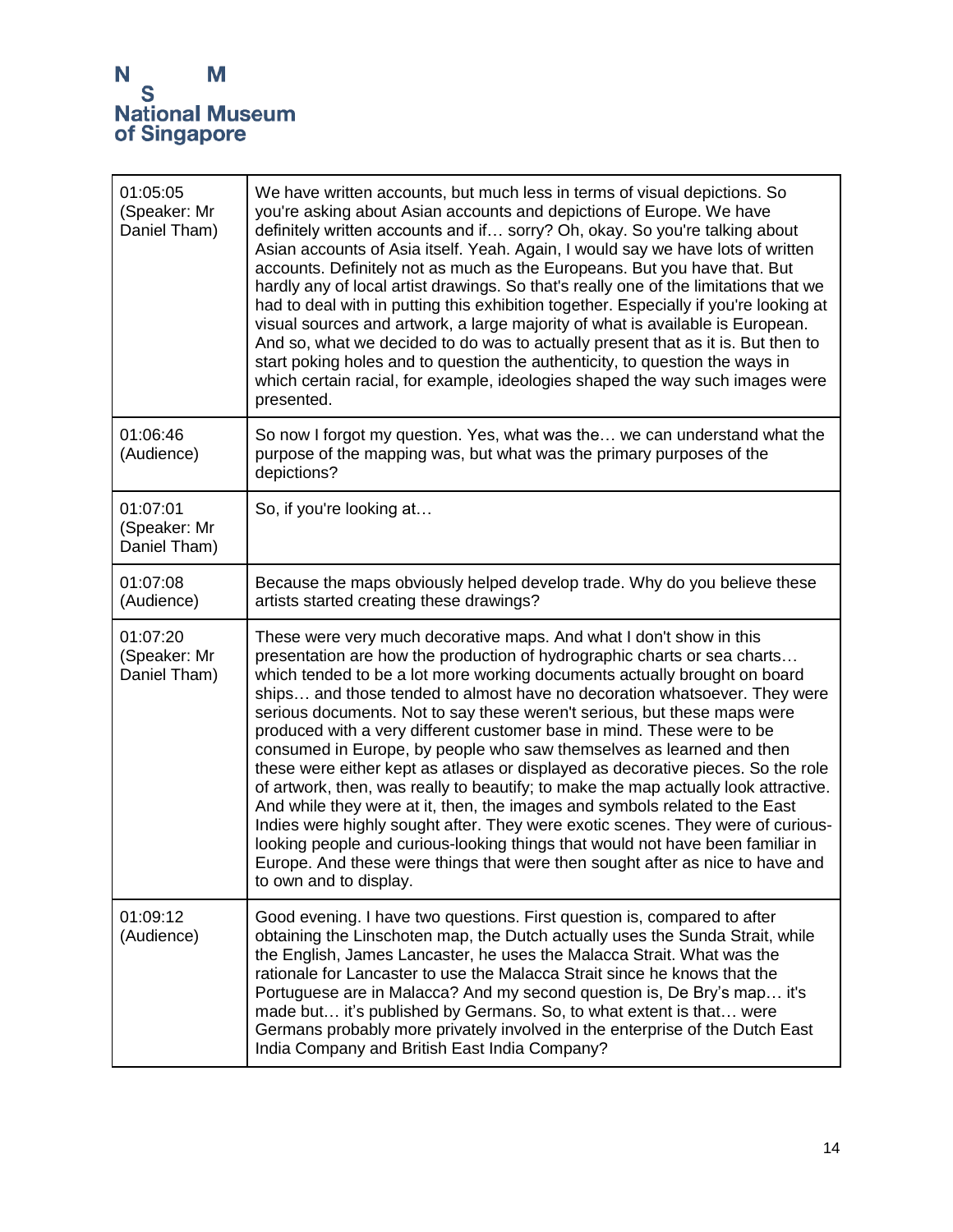

| 01:09:58<br>(Speaker: Mr<br>Daniel Tham) | The first question about the Straits of Malacca versus the Sunda Strait. At that<br>point it was still what I mentioned to you of avoiding the Portuguese was one<br>consideration. But I think if you're looking at navigation in general, there were<br>advantages to both routes. The use of the Straits of Malacca and the Straits of<br>Singapore, that was a more straightforward route, less treacherous and, in fact,<br>a lot more sheltered as well. So that's viewed to be a safer route. The Straits of<br>Sunda was viewed to be a bit more treacherous. You had to have a good sense<br>of the straits and how to navigate it. There was a lot more open water that you<br>were exposed to and, with that, a lot more risks. But, again, if you're looking at<br>the monsoons, the Sunda Strait was more versatile and it could be used almost<br>through the year. Whereas the Straits of Malacca had a more limited time<br>period for its usage. So there were many different factors at play. But I'm not<br>sure specifically how the decision-making process would have gone. But I'm<br>sure these would have been taken into consideration. De Bry was really a<br>commercial publisher. This map was part of his Petite Voyages book and this<br>was really largely a commercial enterprise. The publisher would find sources<br>from all over the world and try to compile them in a single volume that would be<br>appealing, again, to a European clientele. So there is no, in this case, no direct<br>connection to the companies. But more, in this case, I would see this as a<br>publisher - a German publisher - who was extremely enterprising and taking<br>most advantage of what was available out there. |
|------------------------------------------|-----------------------------------------------------------------------------------------------------------------------------------------------------------------------------------------------------------------------------------------------------------------------------------------------------------------------------------------------------------------------------------------------------------------------------------------------------------------------------------------------------------------------------------------------------------------------------------------------------------------------------------------------------------------------------------------------------------------------------------------------------------------------------------------------------------------------------------------------------------------------------------------------------------------------------------------------------------------------------------------------------------------------------------------------------------------------------------------------------------------------------------------------------------------------------------------------------------------------------------------------------------------------------------------------------------------------------------------------------------------------------------------------------------------------------------------------------------------------------------------------------------------------------------------------------------------------------------------------------------------------------------------------------------------------------------------------------------------------------------------------|
| 01:12:33<br>(Audience)                   | Hi. Thank you for the presentation. You have shown how these different<br>impressions of Asia by Europeans are kind of like they're deviating further<br>and further from what is actually on the ground. And, probably, they are more a<br>reflection of European beliefs. So my question would be, how seriously do you<br>think the Europeans at that time took these images? Do they use them as do<br>they think that these really reflected for those Europeans who never travelled<br>out of Europe, for example, do they take them as these really reflected what<br>the people were like on the other side of the world? Or they just treated them as<br>pictures on the wall, curiosities, things to embellish their drawing rooms, for<br>example? And also, how do you think this skewed later Europeans' impressions<br>of Asia and Asians as a whole, particularly towards the 19th century when you<br>have the advent of nationalism, ideas about race, and so on and so forth.                                                                                                                                                                                                                                                                                                                                                                                                                                                                                                                                                                                                                                                                                                                                               |
| 01:13:46<br>(Speaker: Mr<br>Daniel Tham) | That's a very good question. I don't think I would be able to have that full<br>understanding of how such literature and how such depictions would have been<br>taken in at that time. But I would say that the pursuit for authenticity is probably<br>similar to how we would pursue it today. People want to know, hey, what is Asia<br>really like? And so, of course, you had all sorts of fantastical accounts before<br>that. But how these travelogues advertised themselves, really, was by<br>emphasising how the authors, for example, were really there. It's not by a<br>second- or third- or fourth-hand account and they've copied it down. These<br>were people who were really there. Linschoten was really in Goa, Nieuhof was<br>really in Batavia, Valentijn was really in Ambon. So that was how it was<br>advertised and, in many cases, the artwork that was produced was also<br>advertised based on how close to the actual events the artist was. So, for<br>example, Nieuhof, when he published his book, Embassy to the Emperor of<br>China in 1666, or was it 1665? Around there. This was taken to be the very first<br>accurate depiction of China because this guy really went there. But I don't have                                                                                                                                                                                                                                                                                                                                                                                                                                                                                                        |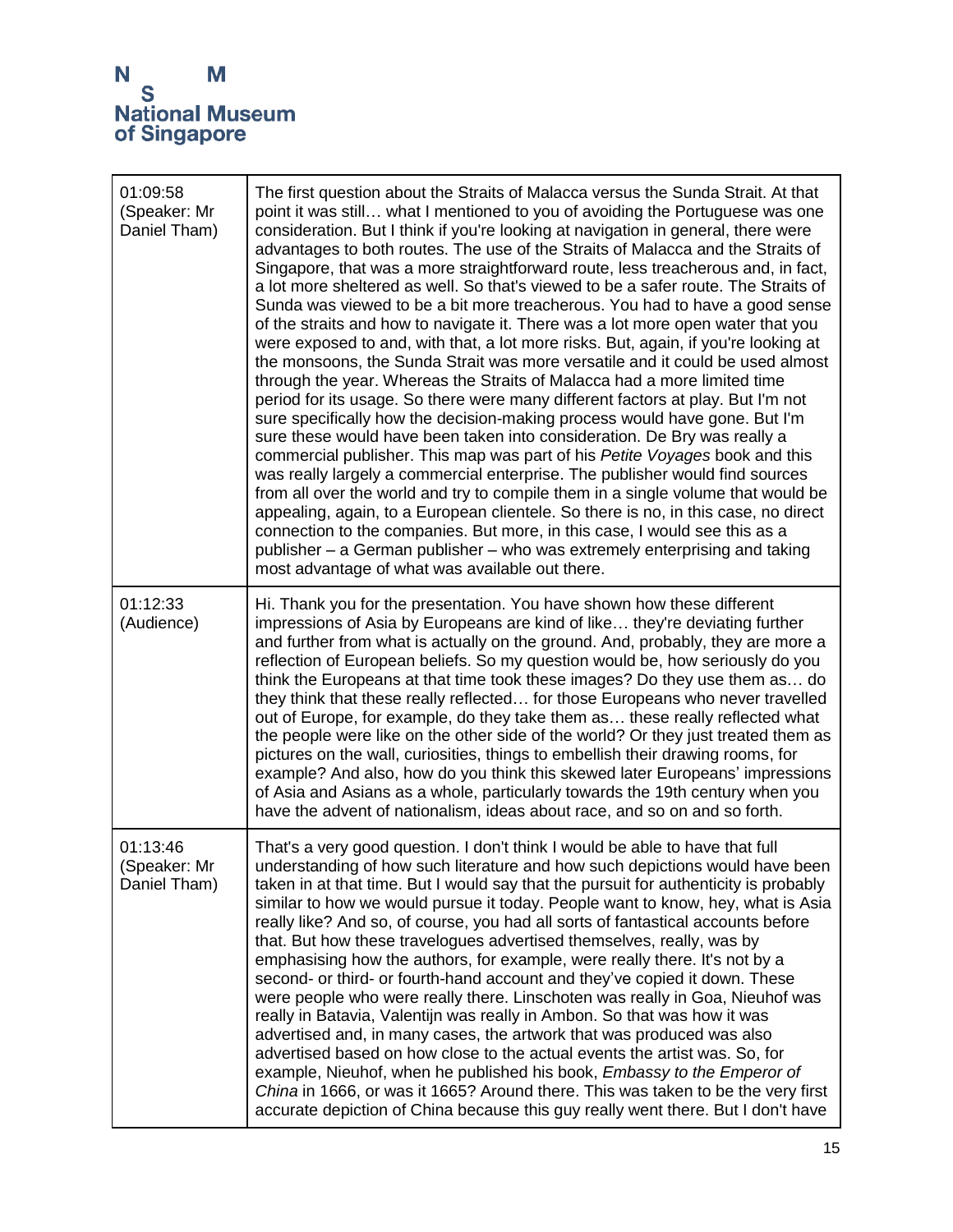|                                          | the image right now. If you look at the frontispiece of that book, it shows who is<br>supposed to be the emperor of China. Doesn't look like him at all. And, for that<br>matter, the Dutch embassy that Nieuhof was a part of never got to meet the<br>emperor. So, again, you still have all these inconsistencies. And, like I<br>mentioned earlier, even if the artist was there, it's not his actual sketches that<br>get reproduced. The sketch is always interpreted by the engraver, who then<br>produces it for the reading public. But I would say, in general, people were still<br>discerning in that sense. As far as they could be, they tried to look out I<br>mean, they valued accounts that were supposedly first-hand. But even then, as<br>we can see from today, that wasn't always reliable. And we can't always count<br>on them telling the truth. Valentijn claimed everything to be his, but there were<br>huge parts, especially of his natural history sections, that relied on another<br>naturalist, Rumphius, who was supposed to be a good friend of his. I'm not sure<br>how good a friend he was to Rumphius by lifting directly from much of<br>Rumphius' own writings and never ever crediting him. But yeah, so it was<br>prized but, at the same time, I don't think all these writings and publishers were<br>that honest either. To your question about how that shaped subsequent<br>European views of Asians, I would say today we looked a lot at the views of the<br>Malays. And I think you have lots of different ways in which the Malays have<br>been stereotyped, but I would argue that artwork such as that of the Daniells<br>contributed $-$ at least, in part $-$ to reinforcing that stereotype of the myth of the<br>lazy native. You'd have other depictions of Chinese. I don't have that here as<br>well, but many European depictions of the Chinese as slit-eyed, as looking<br>cunning and untrustable, really went quite far into shaping European views of<br>Chinese people as actually being such. |
|------------------------------------------|----------------------------------------------------------------------------------------------------------------------------------------------------------------------------------------------------------------------------------------------------------------------------------------------------------------------------------------------------------------------------------------------------------------------------------------------------------------------------------------------------------------------------------------------------------------------------------------------------------------------------------------------------------------------------------------------------------------------------------------------------------------------------------------------------------------------------------------------------------------------------------------------------------------------------------------------------------------------------------------------------------------------------------------------------------------------------------------------------------------------------------------------------------------------------------------------------------------------------------------------------------------------------------------------------------------------------------------------------------------------------------------------------------------------------------------------------------------------------------------------------------------------------------------------------------------------------------------------------------------------------------------------------------------------------------------------------------------------------------------------------------------------------------------------------------------------------------------------------------------------------------------------------------------------------------------------------------------------------------------------------------------------------------------------------------------------|
| 01:18:55<br>(Audience)                   | You've shown how the narrative was formed through pictures. And different<br>people copied different things. Would that also lend authenticity? Because the<br>more something is reproduced, the supposed authority of that becomes instilled<br>in people. It's a first-hand account, even though it's seen through a European<br>lens, so they might not understand a lot of what's going on. So they interpret it<br>in such a way that they can place an understanding on it. That's the first step.<br>But as it's reproduced and reproduced and reproduced, it sort of becomes an<br>authority, even when they may not be trained in the area itself. So with that<br>perpetuation, would that not then really shake Europeans' views of people in<br>Southeast Asia or other places?                                                                                                                                                                                                                                                                                                                                                                                                                                                                                                                                                                                                                                                                                                                                                                                                                                                                                                                                                                                                                                                                                                                                                                                                                                                                          |
| 01:20:13<br>(Speaker: Mr<br>Daniel Tham) | For better or worse, I think it did. And you see I guess we look at such works<br>- both the written accounts and the visual ones - with a modern-day, 21 st-<br>century lens. And right away, you are able to look at that and critique it, critique<br>its sources, critique its authenticity and that's exactly the kind of exercise we<br>are doing now. Back then, I guess, the conventions for simple things like<br>citation really weren't there. You could really borrow and reproduce and there<br>was a bit less of an issue, I would say. You didn't quite have those conventions.<br>So I would say that was, in part, a very different paradigm and a very different<br>way in which knowledge was recorded and how knowledge was disseminated. I<br>would say then, that there was still that problem, of a kind of broken telephone.<br>The more time something gets reinterpreted, the higher the chance of<br>corruption, I guess. And that's something that you have to deal with as well.<br>You have books like these which, like the ones that I showed you, which are, in                                                                                                                                                                                                                                                                                                                                                                                                                                                                                                                                                                                                                                                                                                                                                                                                                                                                                                                                                                     |